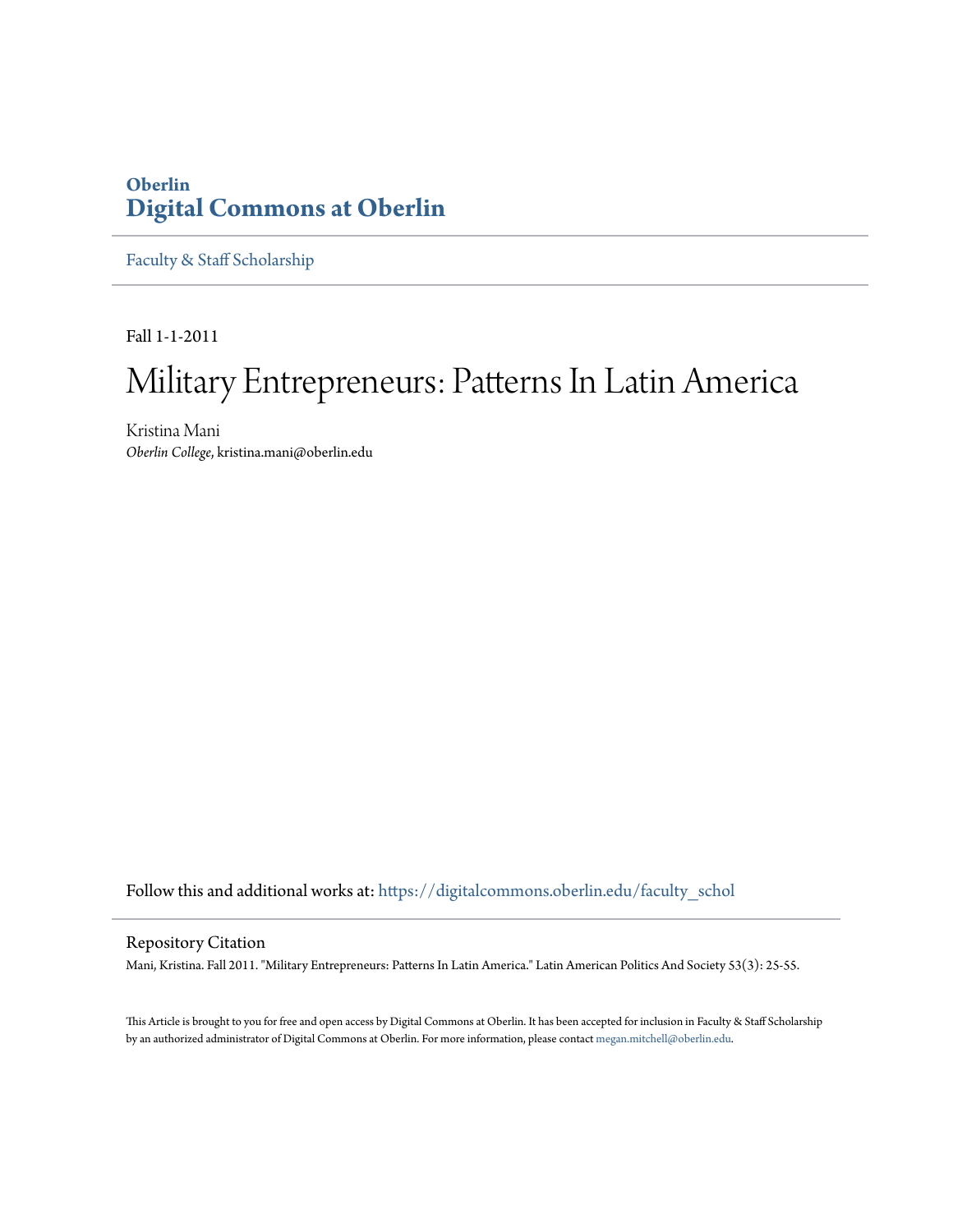# *Military Entrepreneurs: Patterns in Latin America*

*Kristina Mani*

#### ABSTRACT

Despite the recent shift to democratic regimes and market-based economies, in many Latin American countries the military retains important economic roles as owner, manager, and stakeholder in economic enterprises. Such military entrepreneurship poses a challenge to the development of democratic civil-military relations and, by extension, to the development of liberal democracy in the region. While scholars have noted this situation with concern, they have given little attention to distinguishing the different types of military entrepreneurship, which reflect distinct historical patterns and implications. This article identifies two major types of military entrepreneurs in Latin America: industrializers, determined to build national defense capabilities and compete for international prestige; and nation builders, seeking to promote economic development that can foster social development and cohesion. Case studies of Argentina, Brazil, Cuba, and Ecuador demonstrate important differences between these two types in their origins, paths, and political consequences.

M litaries in Latin America are not strangers to economic enterprise.<br>In many countries, the military has long managed firms in the national defense industry, but its economic reach is often much broader. In Argentina and Brazil, the military pioneered the development of national oil and steel companies. In Ecuador, it runs and profits from its own business enterprises, many of which are not related to the defense sector. In Cuba, it manages state-owned enterprises in key economic sectors like tourism and agriculture, while in Honduras it is called in as the apparent manager of last resort to run public companies or build national infrastructure. In El Salvador, Guatemala, Honduras, and Nicaragua, armed forces pension funds are key stakeholders in enterprises ranging from construction to finance. In only a handful of cases have militaries been divested of substantial economic holdings, notably in Argentina in the 1990s.

In Latin America during the long half-century between the 1930s and 1980s, military rule was common, and military entrepreneurship essentially the military's ownership, management, or stakeholding of economic enterprises—frequently accompanied it. The transitions of the 1980s to electoral democracy and the market-based economy returned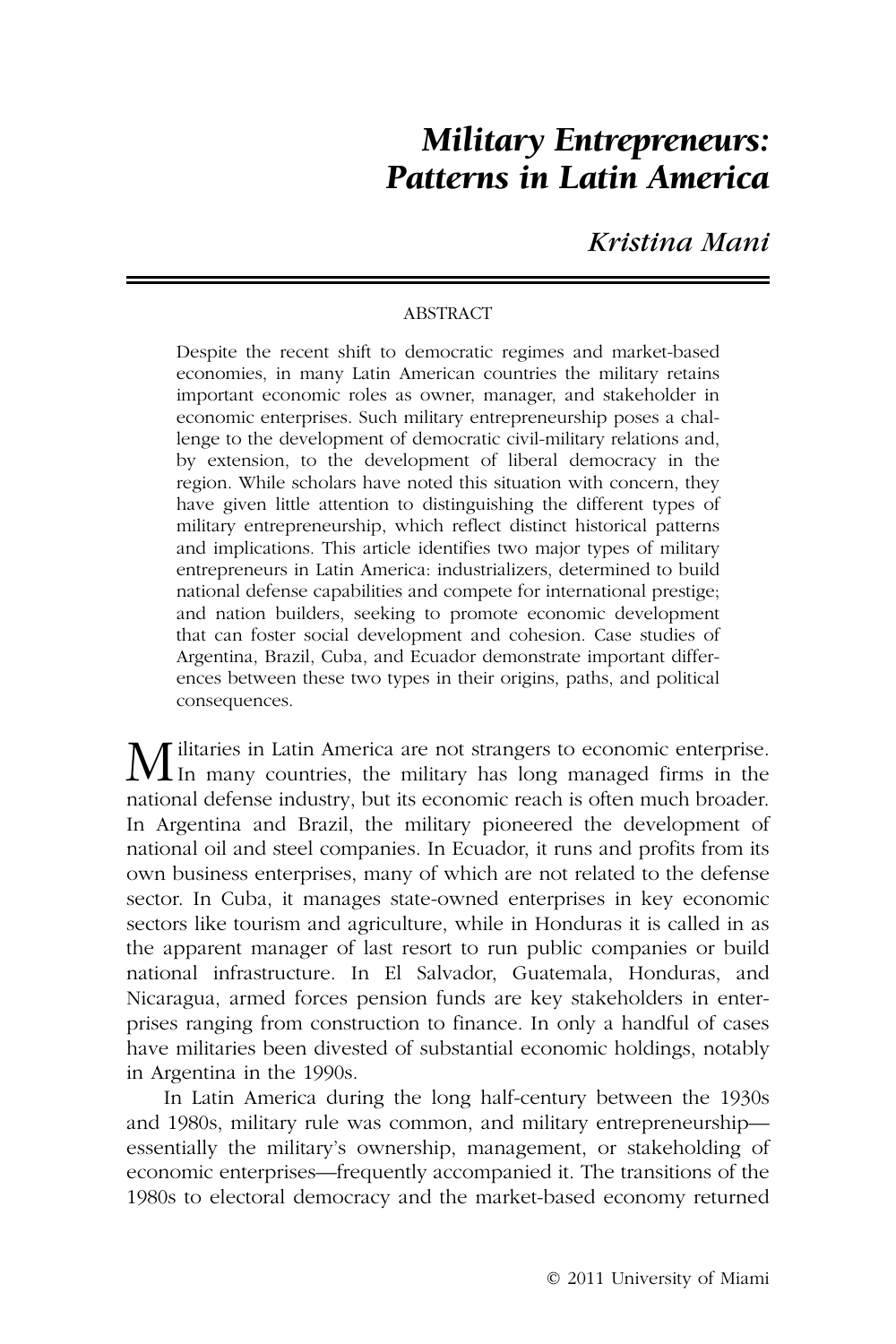civilians to power and gradually diminished the political prerogatives the armed forces had long held. In the overwhelming majority of the region's countries, defense ministries are now managed by civilians, national military budgets rank among the lowest in the world, the armed forces train for participation in U.N. peacekeeping missions, and trials of military officers for past human rights violations have resurged even in countries where amnesties had sealed the doors on the past.

Yet despite the advances that have removed Latin American militaries from positions of overt political power, in many countries the armed forces have retained economic interests as owners, managers, and stakeholders in commercial, industrial, and financial enterprises. Economic interests can empower the military in ways that undermine the achievement of democratic civilian control.<sup>1</sup> In particular, they can enable the armed forces to secure revenue independent of government allocation, to gain favorable access to state resources, and to maintain a tradition of nondefense roles that make the military a first-choice provider in lieu of civilian personnel. Such distortions constitute important challenges in civil-military relations and, by extension, an important challenge to strengthening and deepening democracy in the region.

Concern over the consequences of military economic activities has grown in recent years, particularly in the wake of the boom in world markets during the decade 2000–2010 for commodities from whose export the militaries in a number of Latin American countries benefit (Centeno 2007; Donadio 2007). Still, little effort has been made to distinguish different types of military entrepreneurship, along with their historical roots and contemporary implications. Latin American militaries have undertaken a variety of economic activities in a range of contexts, from Central America and the Caribbean to Brazil and the Southern Cone, in economies large and small, semi-industrialized and agriculturebased, democratic-representative, military-authoritarian, and communist-totalitarian. How can we sort them out? This is a task scholars need to undertake in order to advance the discussion of contemporary policy responses.

This article begins such a process by identifying two types of military entrepreneurs in the region: industrializers, who are determined to lessen dependence on foreign investment and build a national infrastructure for arms production; and nation builders, who seek to promote social development to advance economic redistribution and social cohesion. This article traces the development of industrializer militaries in Argentina and Brazil back to their origins in the interwar period, and the development of nation builder militaries in Cuba and Ecuador to the tumultuous last decades of the Cold War. To explain these developments, this study offers a historical-institutionalist argument that hinges on three factors: the opening of a critical economic juncture, which trig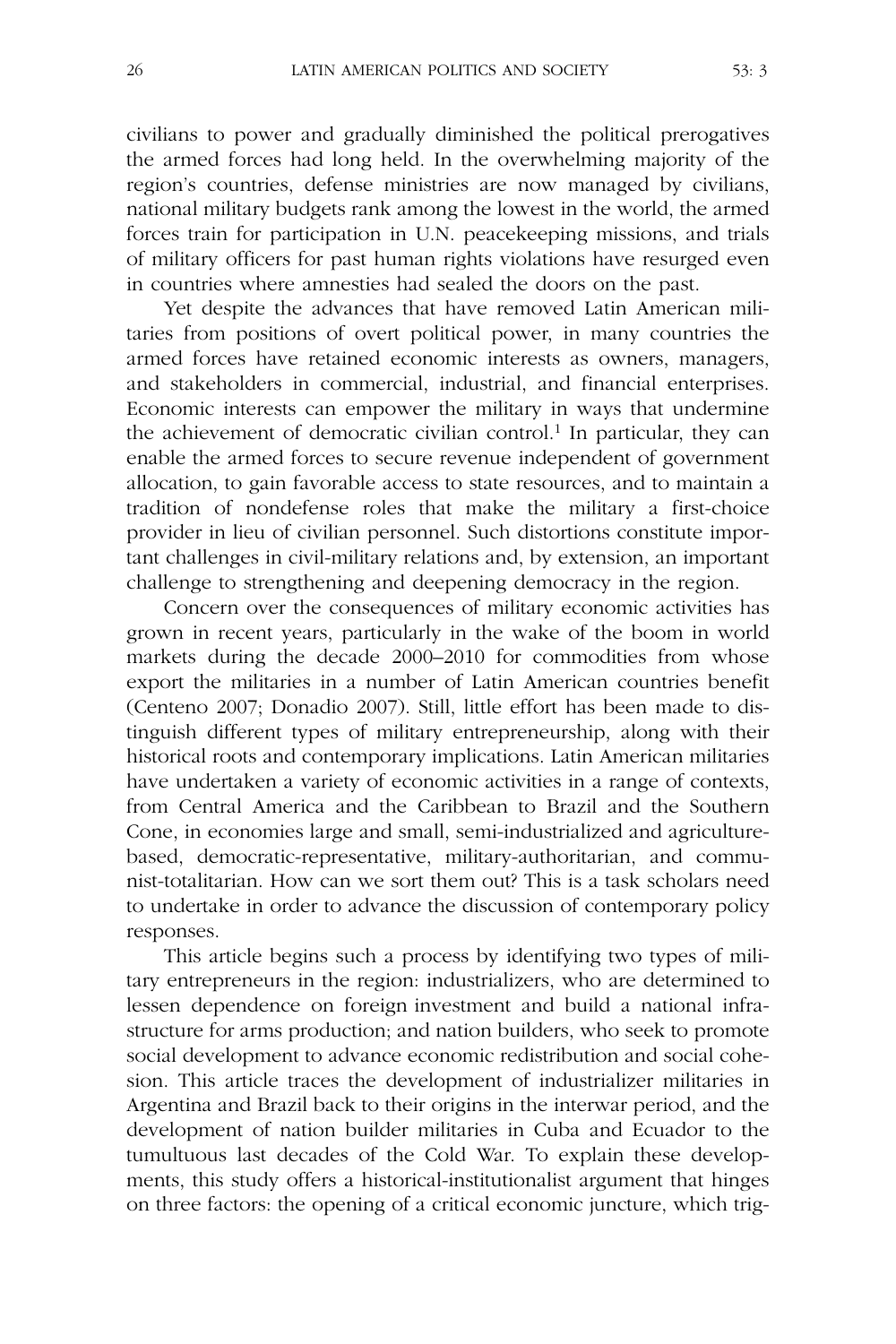gers an examination of national economic priorities in the armed forces; the military's strategic priorities, which condition the kind of entrepreneurship it is likely to pursue; and the coalitional opportunities the military encounters with state or private sector actors, which affect the political viability of the military's economic undertakings.

Part of the goal of distinguishing among different types of military entrepreneurs is to specify more clearly their implications for contemporary civil-military relations. Thus, for instance, contemporary nation builders (like those of Bolivia, Cuba, and Ecuador) can gain important popular legitimacy through their economically generated social support activities, with the implication that this kind of legitimation enhances the military's de facto autonomy from civilian control.

The article continues by specifying the concept of military entrepreneurship, then explains how military entrepreneurship challenges the development of democratic civilian control of the armed forces. It provides a critical account of scholarship on the Latin American military's economic activities. It then lays out a theoretical explanation for the rise of military industrializers and nation builders, followed by narrative accounts of the major cases along these paths. In conclusion, it considers the situation of contemporary military industrializers and nation builders and the implications for achieving democratic civilian control of the military.

# **CONCEPTUALIZING MILITARY ENTREPRENEURSHIP**

The term *military entrepreneurship* is sometimes used loosely to describe the many sorts of profitmaking in which armed actors might engage; for instance, the activities of private security firms that have multiplied in the post–Cold War period. However, to be useful for the purpose of theory building and analytical comparisons, the concept should be defined quite literally and narrowly. A fruitful conceptualization of military entrepreneurship would capture the institutional nature of the military and the innovation that is commonly associated with entrepreneurship.

As scholars since Samuel Huntington's *Soldier and the State* (1957) have emphasized, modern militaries are state-based institutional actors with collective interests and professional standards. Their interests are fundamentally corporate rather than individual. And as Joseph Schumpeter and other economists have suggested, entrepreneurship involves developing new means of production, of allocating resources in creative new ways; for instance, opening a new market, securing a new source of materials or goods, or reorganizing a sector of the economy (Schumpeter 1983, 66). The task that follows is to explain why militaries become entrepreneurial and how this matters.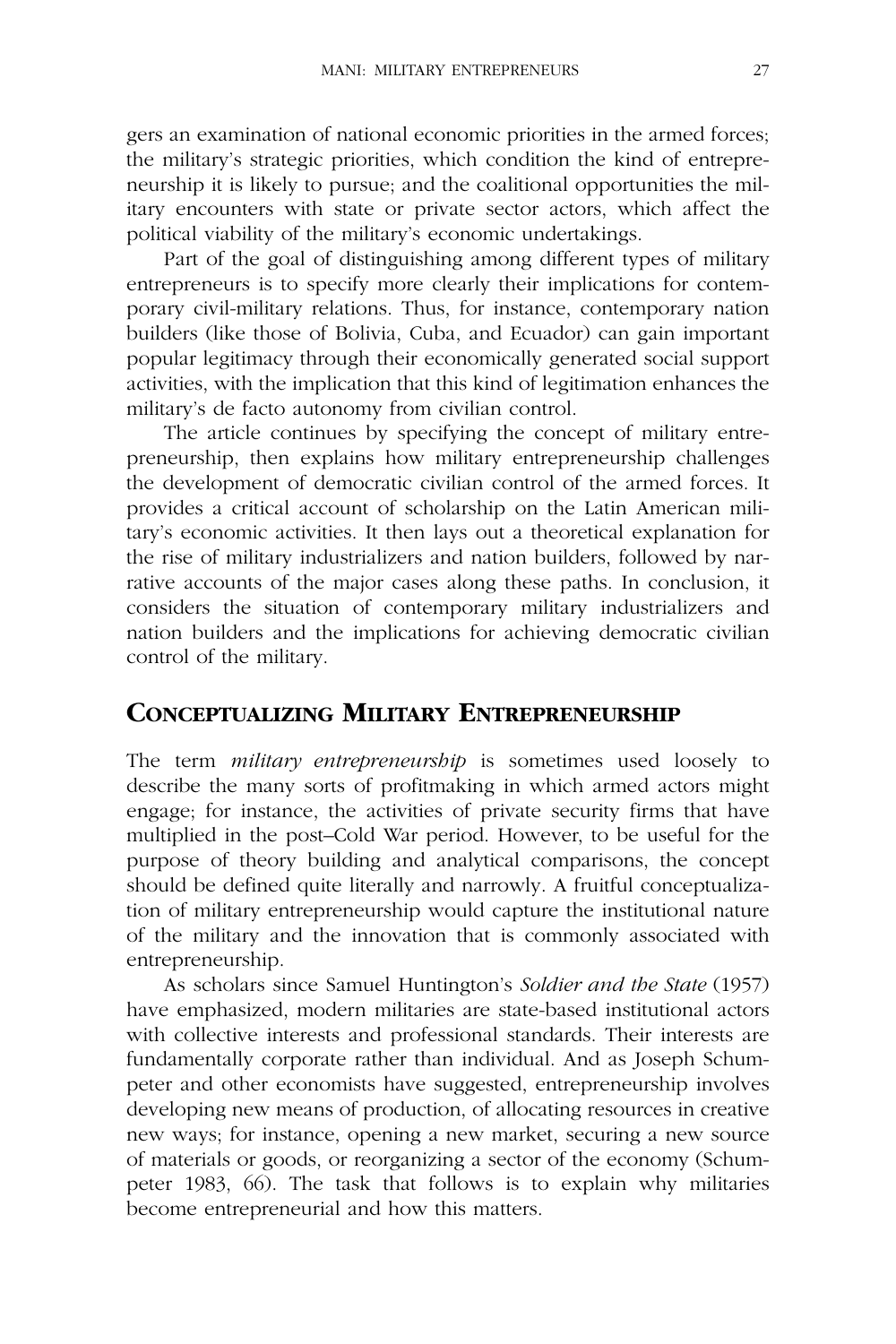Theorists of civil-military relations and of international relations have come closest to exploring these puzzles. In the area of civil-military relations, studies of conditions in the developing world have paid the most attention to what we might call "commercial preserve" military entrepreneurship. The core claim from this literature is that the armed forces pursue economic ventures to secure resources for institutional benefit (Brömmelhörster and Paes 2004, 13). Yet the kinds of enterprises the military pursues, the assets it acquires, and the explicit political legitimation it enjoys may vary substantially. For instance, in the twentieth century, militaries were involved in developing corporations, welfare foundations, and even unit-level commercial operations to generate resources that accrued to them. In several outstanding cases, the military's commercial assets have ranged into the billions of dollars: the Turkish military's pension fund was assessed at \$8 billion, and the Pakistani military's assets at over \$5 billion (Gumbel 2008; Harrison 2002). Political elites frequently signal expectations that militaries should provide revenue for themselves, sometimes explicitly through state leaders, as in China in the 1980s (Mulvenon 2001). However, the most common feature of cases like these is that the military's commercial activities have often originated as a substitute for the incapacities of the state or private sector, or as compensation for state budgets that do not fully fund defense needs (Brömmelhörster and Paes 2004, 13–15).

In contrast, international relations theorists have focused on the state-level implications of particular kinds of military entrepreneurship. They have pursued what we might call a "grand strategy" interpretation of military entrepreneurship, which emphasizes how the military's defense procurement needs can promote the development of technology and industry, and therefore the creation of state power. For IR theorists, military entrepreneurship emerges through the doctrines and activities of modern militaries whose state-based position and strategic vision allow them to become a sponsor and consumer of new technologies that can foster the development of new sectors of the economy. Such analyses remind us that even huge bureaucracies can promote and manage innovation (Snyder 1984; Smith 1985; Rosen 1991). They do so to create advantage over adversaries through the "imaginative and competitive manipulation of resources" (Shimshoni 1990–91, 189), and their innovations can have long-term, transformative spillover effects. For instance, fordism—the practice of standardizing output in order to increase productivity—had its roots in the nineteenth-century military arms industry, when managerial structures employed in the U.S. Army were later adopted into the private sector (Smith 1985, 11). Although successful innovations from military activities may not always result or even be intended, the IR literature points usefully to the importance of exploring this angle.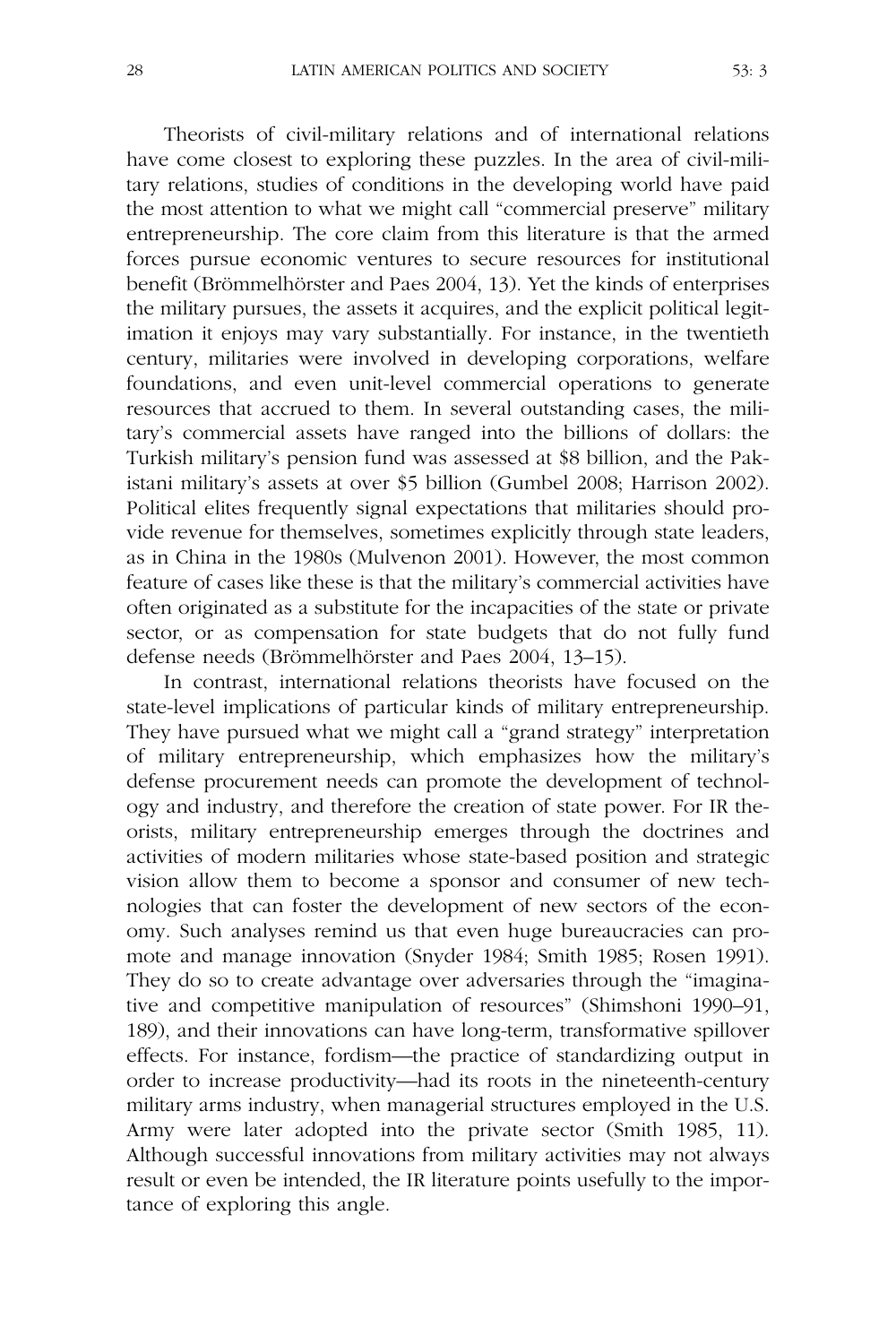How, then, might we define military entrepreneurship in a way that is narrow enough to be conceptually clear yet comprehensive enough to enable comparison among a range of real world examples? This study defines military entrepreneurship as the innovative creation of resources and new means of production by commissioned military officers acting in an institutional capacity as formal owners, managers, and stakeholders of enterprises that generate financial resources or goods directly benefiting the military. This definition captures the idea that military entrepreneurship is a product of the military as institution, which is likely to have significant implications for its durability. For instance, by acting in an institutional rather than individual capacity, military entrepreneurs are operating in ways that are generally legal and politically sanctioned—an important distinction that sets this apart from illicit activities actors might conceivably undertake.2

The institutional and legal aspects of the military's economic activities are important for providing the legitimation that enables the military to more effectively lay claim to its holdings. On the other hand, by emphasizing innovative capacity, this definition excludes from consideration some of the more common practices militaries occasionally engage in purely for profit. For instance, the security for hire provision of service that militaries can take up only constitutes entrepreneurship if it involves the creation of new goods or markets (e.g., a market for military-trained security forces).

# **WHY MILITARY ENTREPRENEURSHIP MATTERS**

Military entrepreneurship is a controversial issue in democratic civilian control of the armed forces and a potential hindrance to the empowerment of the state and society—aspects crucial to the development of an effective consolidated democracy (Linz and Stepan 1996). Military entrepreneurship is potentially detrimental in at least three ways.

First, the military's economic activities can allow it to secure significant sources of revenue independent of government allocation. This reduces the authority of elected officials to oversee the military through the most basic kind of control a government can exert—the power of the purse (Hendrickson and Ball 2002; Brömmelhörster and Paes 2004, 11–13). As a result, elected officials may not be able to assess accurately either the real resources or the real needs for the defense budget. In Ecuador, for instance, where the military has owned more than a dozen corporations since the 1970s, the corporate profits are added into the defense budget with minimal transparency and no legislative review (García Gallegos 2004). In Indonesia, even following an independent audit as military divestiture was underway, official assessments of the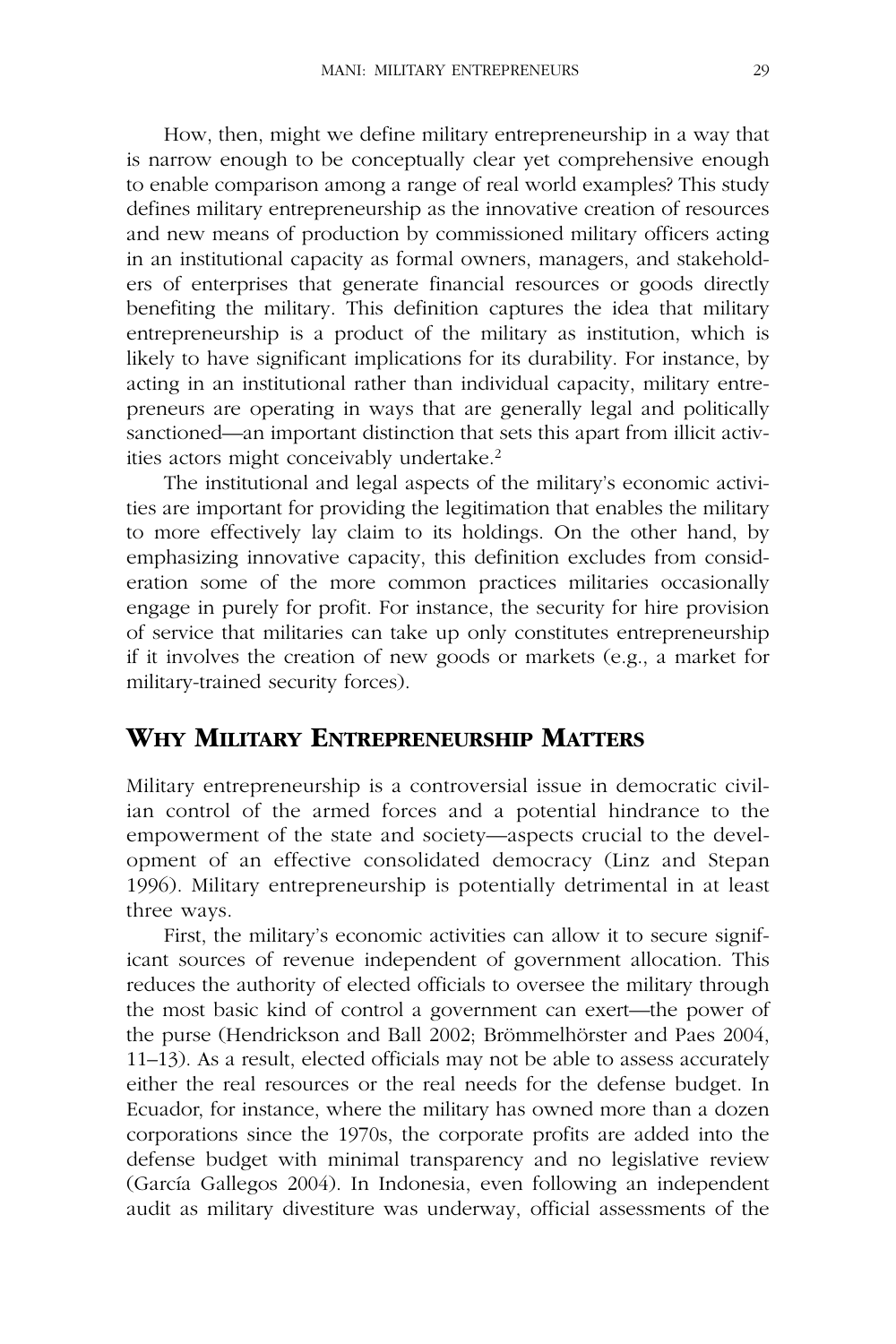military's own economic productivity varied widely, from 25 percent to 50 percent of budget (Human Rights Watch 2006).

In many countries, the military's economic role gives it favorable access to state resources through state contracts, guarantees of its assets, and fixed rents. These advantages can perpetuate patronage practices that long characterized authoritarian Latin America and can maintain for the armed forces a privileged position in the state (Cruz and Diamint 1998). For example, through its pension fund, the Honduran military bought into indebted state holdings at bargain prices when they were "privatized" in the early 1990s. Among them is Incehsa, the country's largest cement producer, which regularly beats out competitors for public works projects. Moreover, the military's position as an institution with privileged ties to the state and its leaders effectively gives it an incentive to interfere in politics when its resources are at stake. The Ecuadorian military's stewardship of the national oil industry originated under military rule in the 1970s, yet even under subsequent civilian rule, it could claim an annual royalty from the export profits of the state oil company, Petroecuador, until its mandate expired in 1999. The royalty's expiration is considered one of the reasons for the coup that took President Jamil Mahuad from power that same year. Under his civilian successor, the military was able to secure \$150 million in compensation for the loss of the royalty (García Gallegos 2004, 39–40).

The military's economic activities constitute an important departure from its essential task of providing for national defense. They perpetuate a long tradition in which the region's armed forces have carried out multiple roles as social and political "providers" to the nation when other state and private sector actors should have filled the gaps. As a result, militaries are often the first-choice responders for political elites who want their policies carried out quickly and effectively—and who want to curry favor with their militaries as partners in national development. In Bolivia, the military fulfills President Evo Morales's charge to "serve the people" as the regular distributors of bonus monies to school-aged children and the elderly—two hundred million dollars annually to the latter alone (*Mercosur Noticias* 2007). In Ecuador, President Rafael Correa turned over the management of Petroecuador to the navy as a way to halt the corruption that had plagued the firm under civilian management.

Yet excessive involvement in such nondefense activities can have costly consequences. The Ecuadorian military's defeat in the 1981 border conflict with Peru led it to realize that excessive involvement in administering the state was detrimental to its professional development and defense capabilities. But instead of shifting its focus to these areas, the military expanded its social activities in more targeted ways, developing agricultural production in Amazon communities as a way to colonize the territories and peoples barely reached by the state (Ortiz 2006, 80).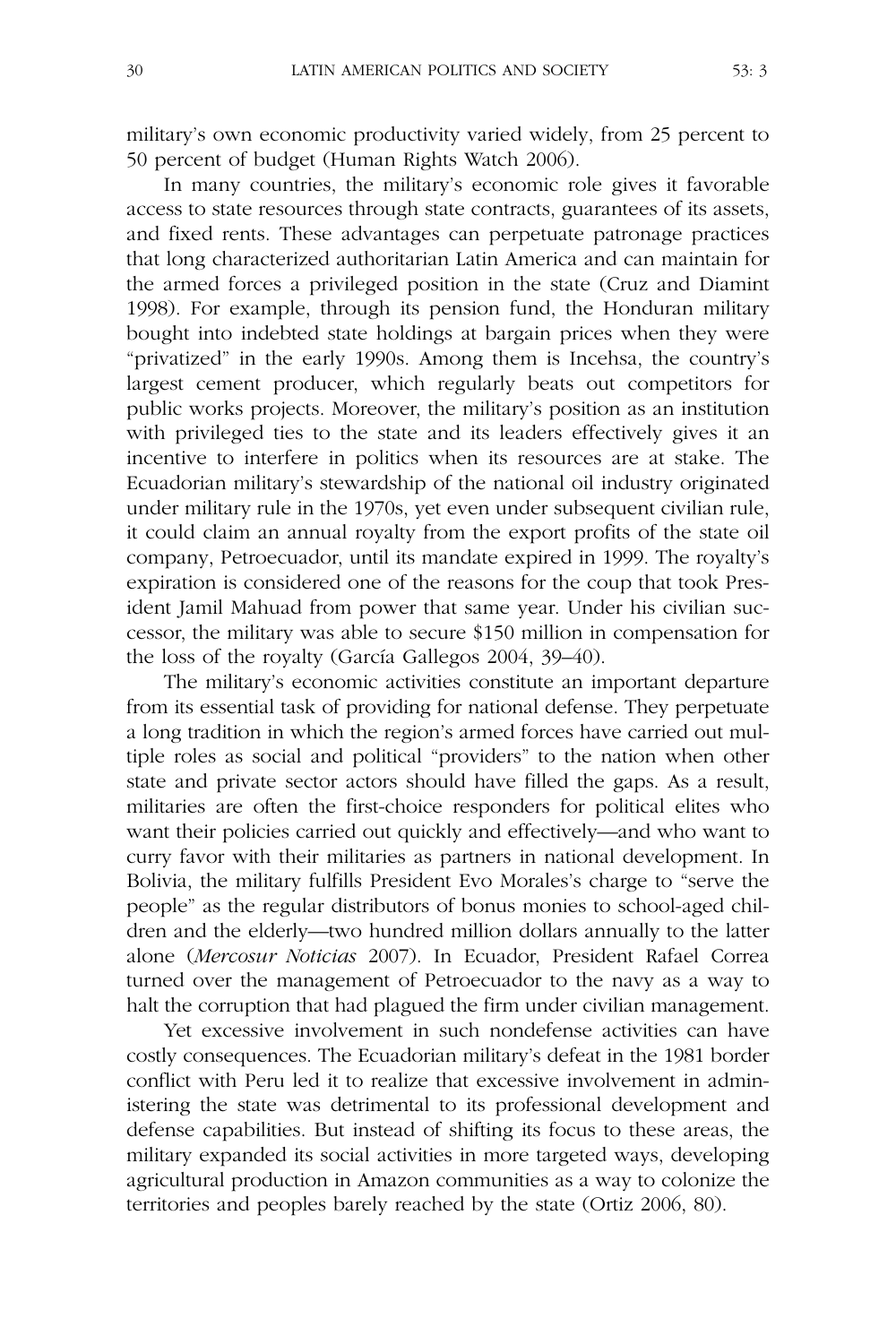Of course, each of these concerns is a variable factor. It is entirely plausible, for instance, that military economic activities can be transparent, accountable, and efficient, and that they do not impinge on the military's professional capabilities. The track record, however, tends to reinforce perverse dynamics. In many cases, these challenges warrant concerted reforms initiated by both elites and civil society actors.

#### **SURVEYING THE SCHOLARSHIP**

During the last two decades, scholarship on the military in Latin America has focused on the development of civilian control of the armed forces in democracy. With much of this scholarship in the hands of political scientists, attention has generally been on how new military roles and the design of defense institutions affect the military's ability to influence politics and contest civilian authority (Goodman 1996; Norden 1996; Fitch 1998; Arceneaux and Pion-Berlin 2000; Pion-Berlin 2009). Less attention has gone to studying the military's economic roles systematically.<sup>3</sup>

In earlier decades, scholars from a range of disciplines frequently drew attention to the military's involvement in the economy. The 1960s brought a first wave of studies, often by economic historians and historically minded economists, who identified the military as a key (and often admirable) protagonist in economic development and industrialization (Leff 1968; Baer 1969; Wirth 1970; Solberg 1979). In the 1970s and 1980s, a second wave of studies emphasized structural factors tying the military to the development of industry and the defense sector. While studies of defense industrial production in the developing world often highlighted the military's protagonism as a structural consequence of international stratification (Neuman 1984; Katz 1984; Brzoska and Ohlson 1986), scholars of Latin American militaries proper interpreted military entrepreneurship more critically, linking it to the development of international capitalism or to a militarization of the state and society that produced the era's bureaucratic-authoritarian regimes (Morales Domínguez 1973; Varas 1985; Rouquié 1987).

As military rule began to wind down, scholars remained concerned that the economic roles the military had constructed for itself would be difficult to dislodge and would constitute one of several ways the military could diversify itself in order to retain institutional autonomy under new democratic regimes (Stepan 1988; Varas 1989). The inefficiencies of state-owned enterprises under military stewardship frequently drew attention (Wionczek 1985; Dagnino 1988; López 1988), though by the mid-1990s, scholars of civil-military relations were taking stock of new forms of ownership that militaries were developing thorough pension fund holdings in nondefense sectors like banking and construction (Goodman 1996; Rial 1996; Brenes and Casas 1998).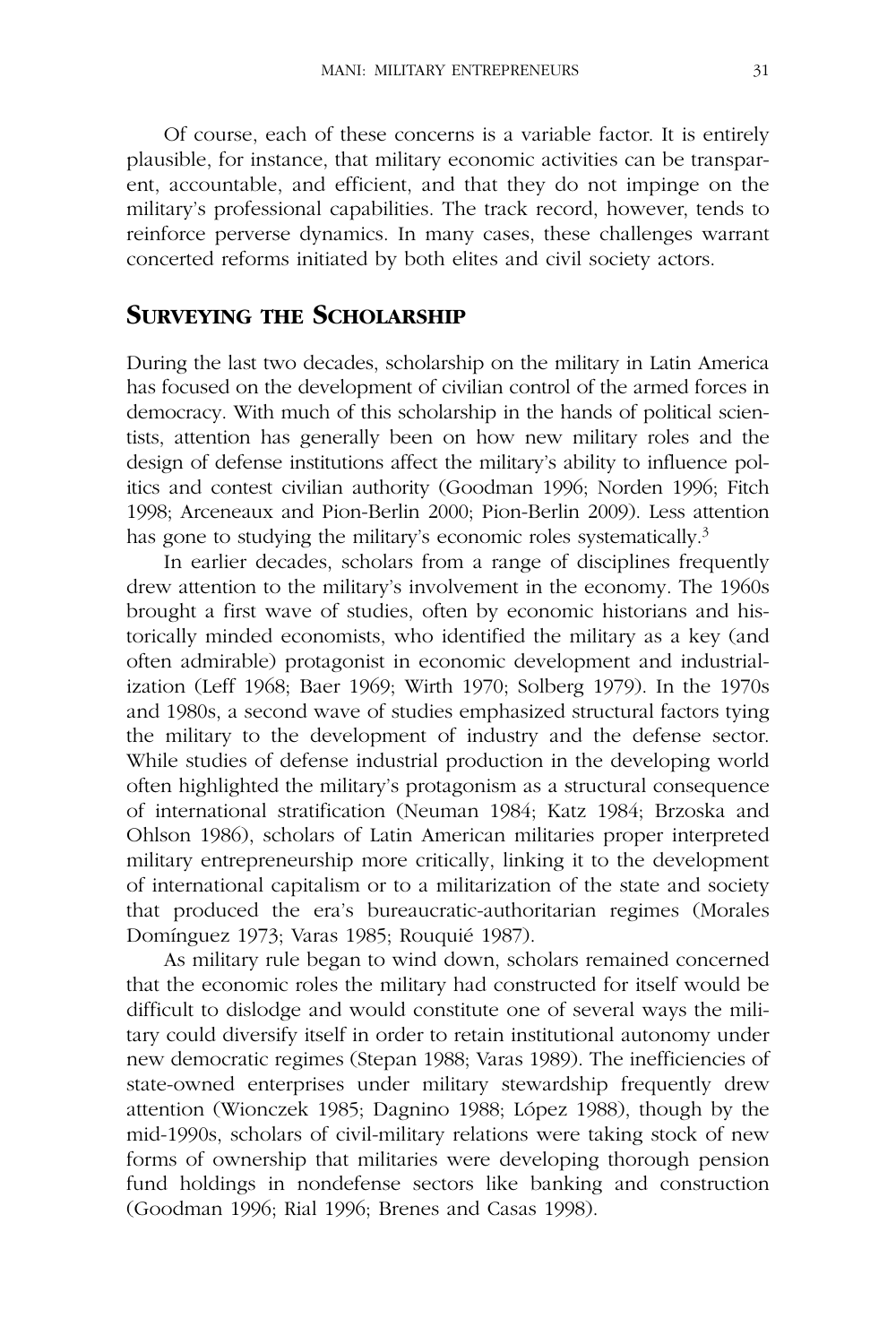By the end of the decade, scholars were asserting that contemporary forms of military entrepreneurship were unequivocally detrimental to the establishment of democratic civilian control of the military (Cruz and Diamint 1998). In recent years, other policy-oriented accounts have developed a similar critique—that entrepreneurship is one of the ways through which militaries have reinvented themselves as significant players in a new political-economic security environment, and that the lack of civilian interest in defense issues leaves many of today's militaries in the position of being well resourced but poorly guided by political and civil society (Centeno 2007; Donadio 2007).

In consequence, virtually all such studies since the 1990s have focused on the implications of military entrepreneurship and the need for remedies to curtail it. Yet while policy implications are surely a vital area for analysis, it seems difficult to assess them effectively without first sorting among the wide-ranging economic activities the region's armed forces have engaged in over many decades. Owning banks and supermarkets is not the same as lobbying for and managing Brazil's Volta Redona steel mill. Indeed, consideration of strategic rationales for "military production" in Latin America still deserves more serious attention (Acuña and Smith 1995, 122). Moreover, relatively few comparative studies of military economic activities exist, particularly ones that are detailed and historically informed.<sup>4</sup> In short, we need studies that recognize and analyze different kinds of military entrepreneurship—specifying factors that motivate it, shape its evolution, and sustain it. The remainder of the article works toward this end.

# **EXPLAINING TWO TYPES OF MILITARY ENTREPRENEURSHIP**

An important general factor that primed the military in Latin America toward entrepreneurship was its capacity in regard to the state. In much of Latin America, the armed forces developed ahead of state institutions. In the period 1870–1940, professionalization set the military apart from other components of the state. European military missions accelerated the process in which Latin American forces emulated the organization and doctrines of the world's most advanced forces (Nunn 1983; Resende-Santos 2007).

In practical terms, this evolution made Latin American militaries not only defenders of the nation but also agents of the state- and nationbuilding process—citizenmakers through obligatory military service, conquerors of uncontrolled territory, surveyors and explorers for states that were often unable to tax and administer their domains as their European antecedents had (Centeno 2002; Rouquié 1987). In ideological terms, it led militaries across the region to see themselves as the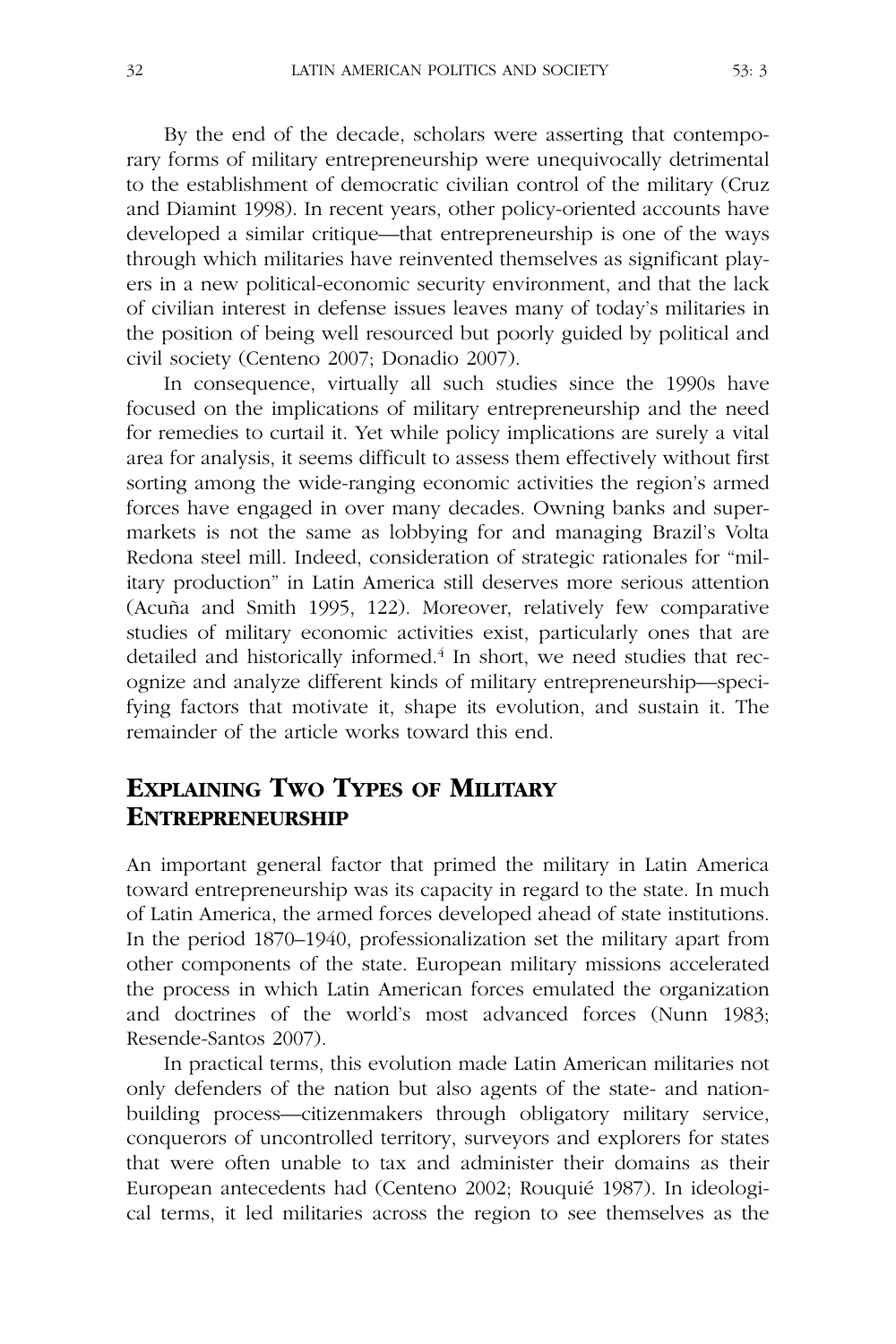essential component of the state, a self-view that paradoxically became intertwined with a corporate identity that set the military apart from other state organizations and from society as a whole (Varas 1985). As a result, by the early twentieth century, the military's protagonism in the economy as much as in politics was primed, though not assured.

Of course, there were also notable exceptions to this strong military–weak state norm. By the mid-twentieth century, such exceptions included countries where civilian elites had built effective states before strong militaries (Chile, Uruguay) and where social and political conflict, both low (Costa Rica) and high (Colombia), precluded creation of any significant national military. Among these, not even in Chile did the military become entrepreneurial in any meaningful way. For instance, during his first term, Chile's only popularly elected military president, Carlos Ibáñez (1927–31), created the Chilean air force and placed the country's first airline, LAN-Chile, under its management, but otherwise the military stayed out of politics and the economy. Even during the military dictatorship inaugurated in 1973, General Augusto Pinochet turned to civilians to transform the economy. Although he expanded state resources for production at the state-owned, military-run defense firms that had been established earlier (FAMAE, ASNAR, ENAER), the expansion was propelled not by long-term planning but by the shock of the U.S. arms embargo of 1977 (Acuña and Smith 1995, 136).

What, then, led to the development of military entrepreneurship in numerous significant cases and in different forms? This study proposes that a critical economic juncture, the military's strategic priorities, and its coalitional opportunities were the main contingent conditions involved. Military entrepreneurship generally emerged following a critical economic juncture that called into question existing national economic priorities, spurred new thinking, and created openings for a broader array of actors to take economic initiatives. A critical juncture provides the initial structuring condition or "opening" that defines priorities among otherwise contingent choices; the result sets actors on a new path, creating institutions that endure over time and are generally difficult to undo or steer away from (Thelen and Steinmo 1992; Collier and Collier 1991). In Latin America, such openings followed global events like the Great Depression, which introduced decades of statist capitalist policies of import substitution industrialization, or occurred at national junctures, such as a revolutionary regime change.

Because of its historical role as a protagonist in the state, the military often stood out as an actor suited to implement new national initiatives in this historical juncture. Yet not all militaries were similarly motivated to fill such a role. Where the armed forces became entrepreneurial, a strong set of military strategic priorities at the critical juncture was the key indicator of the kinds of economic activities the military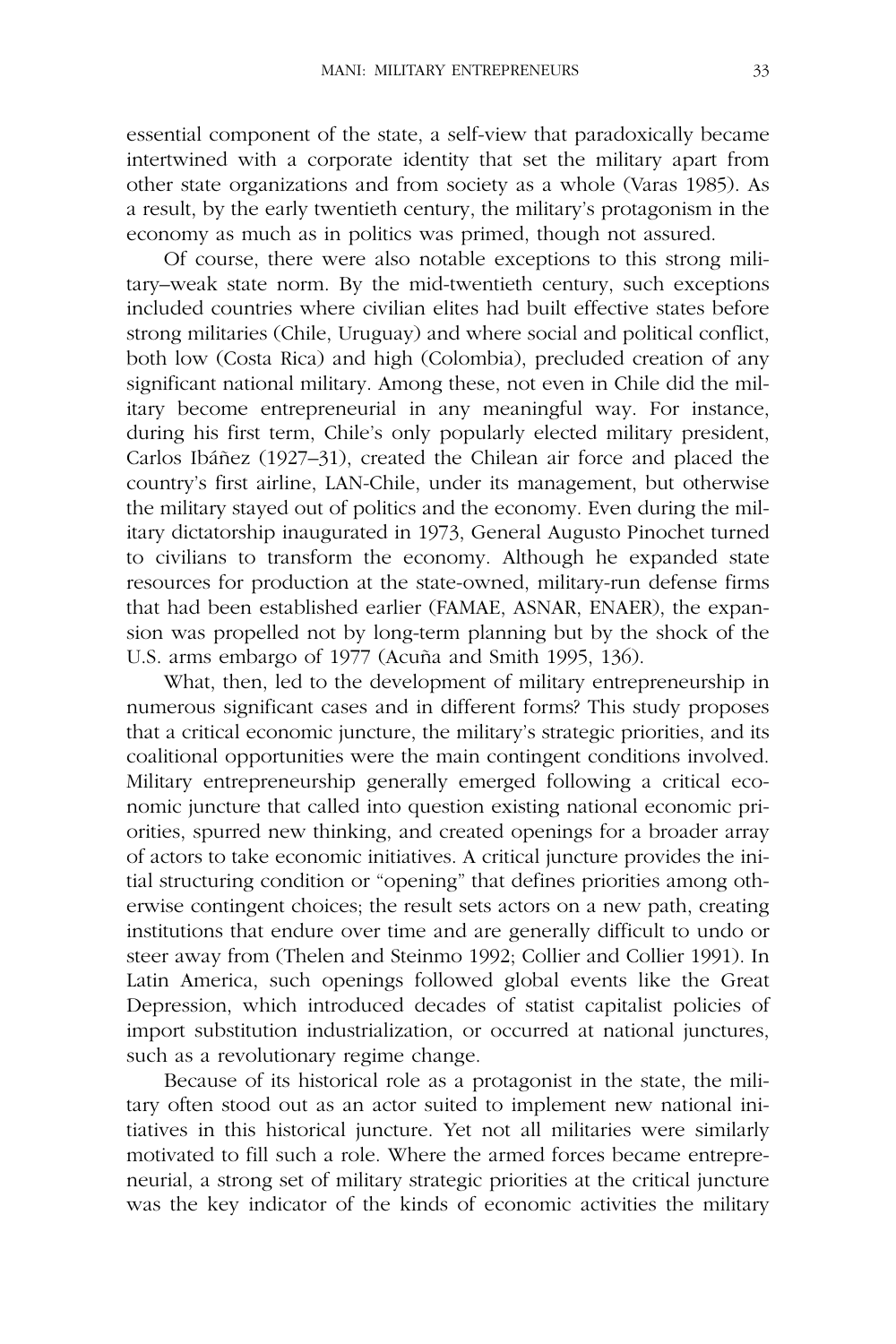would champion. Militaries whose strategic priority at the juncture was the acquisition of armaments tended to become industrializers, embarking on a path to promote industrialization that could provide a domestic base for arms production. Military industrializers emerged primarily in states where militaries maintained a strong geopolitical orientation (and often a history of rivalry with neighbors) and prioritized the acquisition of armaments that could enable them to compete militarily with their neighbors. We could label this crudely as a strategic prioritization of "guns over butter"—significant in Latin America not because armed forces sought armaments, but because they recognized a dangerous dependence on foreign powers for arms and industrial inputs and sought to overcome it.

In contrast, militaries whose strategic priority at the critical juncture was social development tended to become nation builders, creating economic enterprises intended to advance economic redistribution and social cohesion. In the Latin American context, such military nation builders and their strategic prioritization of "butter over guns" have been rare, yet they emerged during the Cold War, particularly in the left-oriented militaries that took power in the Andes in the 1960s and 1970s and in the revolutionary regimes of Cuba and Nicaragua (where "guns" often could be sourced through new channels, such as the Soviet Union, allowing "butter" to be a realistic priority).

Still, a structural opening and motivating strategic beliefs were insufficient on their own to initiate military entrepreneurship of any substance. Political allies were also necessary. Thus the coalitional opportunities for the military to ally on an economic project—for instance, with other actors from the state and private sector—substantially shaped the political viability of their endeavors. Militaries that could operate with support from civilian officials, bureaucrats, or private sector leaders were able to take up economic activities with greater survivability than those that did not because they had greater resources, crucial innovative capacity, and political backing to rely on. Still, the maintenance of such partnerships was not guaranteed; they would require the continued compatibility of interests among partners in the coalition.

These factors together illuminate a process of institution building in which a major catalytic event sets in motion powerful motivating ideas and political alliances that produce military entrepreneurship. They suggest a typology of entrepreneurship that varies in two dimensions: the military's strategic prioritization of either national defense or social development, determining the kind of economic activities it undertook; and the scope of the coalitional support the military could garner for these endeavors, determining its ability to keep them politically viable over the long term. Table 1 brings these two dimensions together to identify four distinctive forms of military entrepreneurship.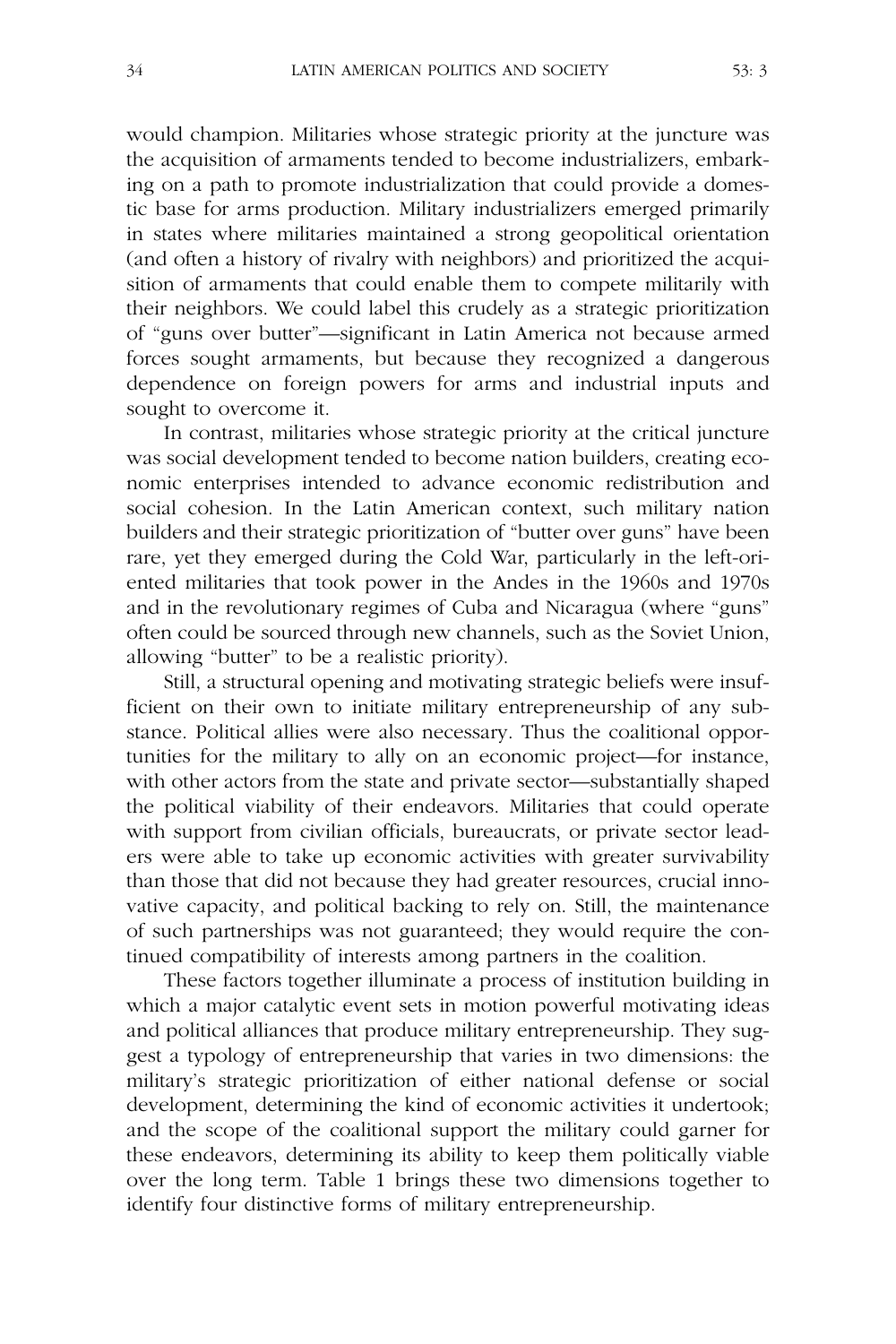| Coalitional<br>Opportunities | Military Strategic Priority                                              |                                                                      |
|------------------------------|--------------------------------------------------------------------------|----------------------------------------------------------------------|
|                              | National Defense                                                         | Social Development                                                   |
| Broad                        | Industrializers with<br>strong political viability                       | Nation builders with strong<br>political viability                   |
|                              | Brazil 1937-90                                                           | Cuba 1989–                                                           |
| Narrow                       | Industrializers with<br>tenuous political viability<br>Argentina 1941–90 | Nation builders with tenuous<br>political viability<br>Ecuador 1972– |

Table 1. Types of Military Entrepreneurship in Latin America

# **CASES OF INDUSTRIALIZERS AND NATION BUILDERS**

Four major cases of military entrepreneurship closely approximate the ideal types in table 1. Argentina and Brazil are historical cases in which military industrializers concerned with national defense capabilities created a defense-industrial complex on behalf of the state in the era between the Great Depression of the 1930s and the installation of the liberalizing Washington Consensus in the 1990s. Cuba and Ecuador are key contemporary cases in which military nation builders seeking to achieve greater social equality and political stability came to control vital sectors of the economy as a result of dramatic shifts in opportunities (the oil boom of the 1970s in Ecuador) or sudden duress (the end of Cold War patronage in 1990s Cuba). Among the four cases, only the militaries in Brazil and Cuba were able to rely on a breadth of coalitional support that could enhance their endeavors with additional resources, innovative capacity, and political support, making their projects more durable—and therefore more politically viable—over the long term and through hard times.

#### **Industrializers in Argentina**

Argentina pioneered the industrializer path in Latin America. In a military already well established as a professional force, World War I raised concern about the need to modernize existing arsenals to keep up with new defense technologies (Potash 1969, 15). During the 1920s, the middleclass government of Marcelo de Alvear acceded with generous military budgets and created defense-related industries in aviation and petroleum at the behest of prominent army officers, who wanted to ensure that Argentina would not be dependent on foreign industrial imports.<sup>5</sup>

For instance, General Enrique Mosconi came to run YPF, the national oil company created in 1922. The import cutoffs during World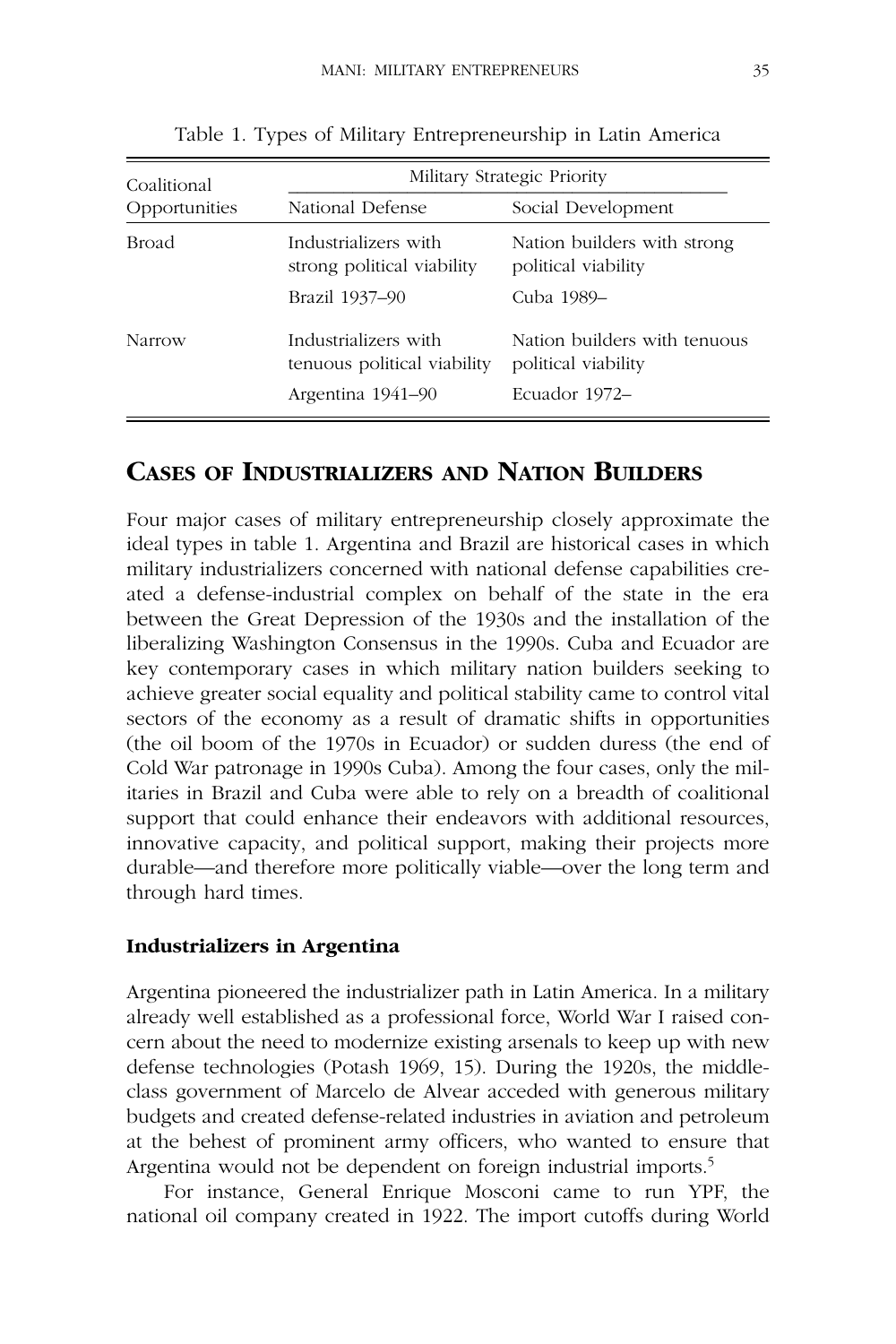War I and the domineering control that British and U.S. oil trusts exercised (at one point demanding that the army pay ahead for oil deliveries) made Mosconi a tireless advocate of national oil independence. By the 1930s, he had transformed YPF into the largest enterprise in the country, one able to do everything from drilling to refining and distribution (Solberg 1982, 381).

Yet overall, Argentine officers were not won over to the need for industrial development until after the Depression (Potash 1969, 24), in the context of a renewed exclusion from foreign arms markets. While the Depression allowed light industries to take off (the product of consumer demand and agro-based wealth from earlier years), Argentina remained an agro-exporter where heavy industry was largely untried. For an increasingly politicized and nationalist military with international power ambitions, this situation became untenable when the United States denied arms sales to Argentina for its failure to join the Allied cause while offering generous lend-lease equipment to rival Brazil (Potash 1969, 101, 169). Thus in 1941, under military rule, the model Mosconi had established for YPF in the 1920s—involving majority state ownership, administrative autonomy by the military (to insulate against politicization), and technocratic military officers as directors in the administration—was applied to create the state-owned army holding company Dirección General de Fabricaciones Militares (DGFM).

DGFM's creation established the principle of military-run industrial enterprises even before the ascent of Juan Perón, whose nationalistpopulist policies expanded state-led industrial development to unprecedented levels. It was followed by the creation of other state economic institutions dominated by the military. In 1944, the government created the country's first state-owned bank for industrial development, the Banco de Crédito Industrial, and the army and navy were given permanent seats on the bank's board. Economic planning would be coordinated through a new secretariat for industry and commerce, headed by a military officer–engineer drawn from the military's technical academy, the Escuela Superior Técnica (Potash 1969, 252). Ironically, by the 1950s, the indigenous industrial development model had become such a powerful political notion that Perón's attempts to introduce some foreign investment into YPF became a key factor in his ouster by the military in 1955 (Potash 1969, 287; Solberg 1982, 398).

Argentina's military-run industries peaked during the last military regime (1976–83). The army's DGFM directly employed approximately 14,000 in its 12 military plants and another 16,000 in the associated enterprises in strategic sectors like steel, chemicals, and mining, in which it held majority or significant shares; the other services ran 14 plants that included shipyards, aviation and aerospace, transport and national customs (*Latin American Weekly Report* 1979; Scheetz 2004). In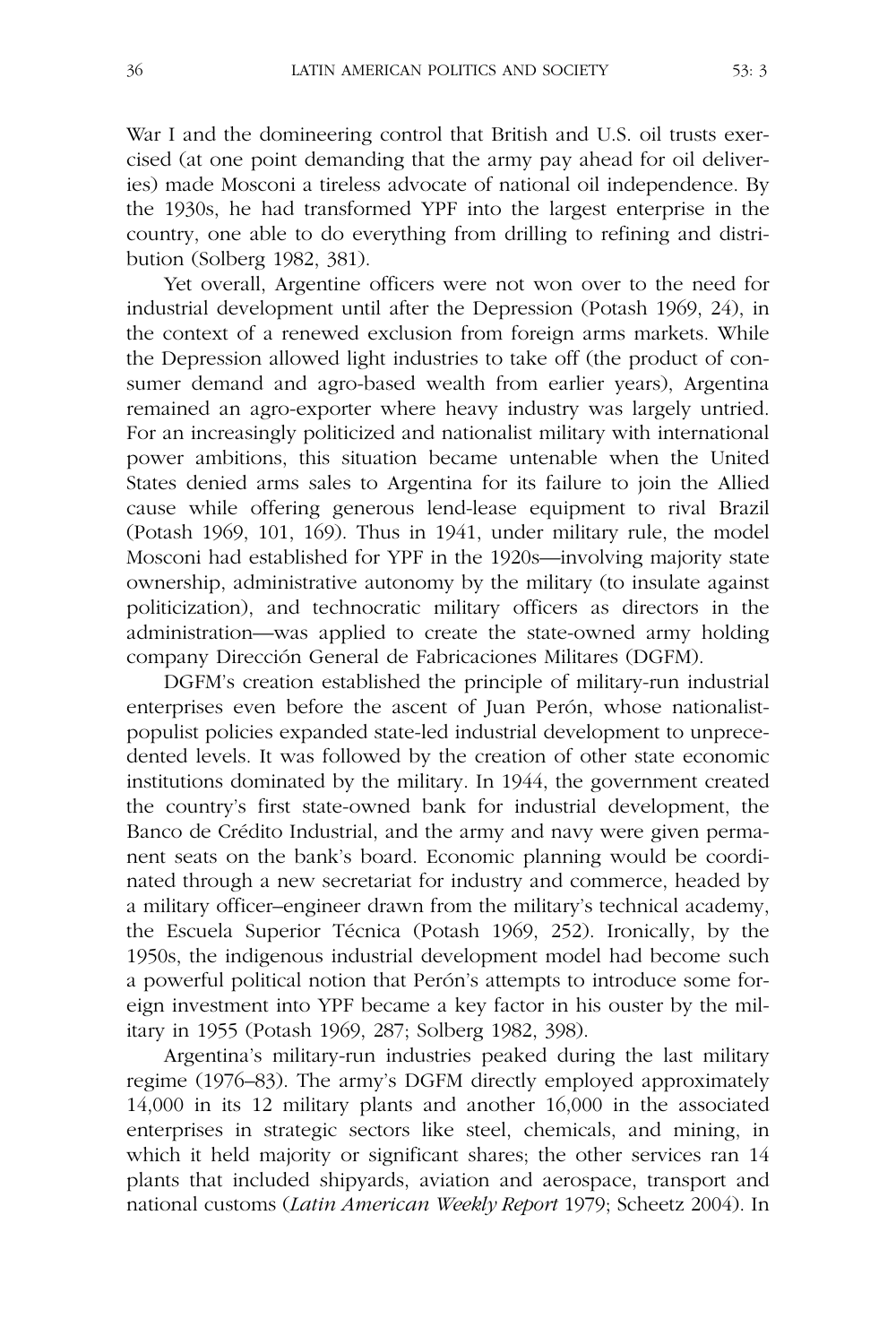DGFM, the military's role was overall management and control, including appointing directors and executives for the associated enterprises (López 1988, 73).

By the late 1970s, a combination of political and ideological factors reinforced chronic inefficiencies that would bleed state coffers and turn the military-run sector into a state liability. These included an obsession with producing a wide range of arms for the military's own use, rather than specializing to target export markets and allow more efficient scale production; inconsistent research and development (R&D) policies that shifted according to which military services dominated the government; and the military services' fiefdom approach to defense-related R&D and production, which reduced opportunities for innovation and isolated military industries from competition with a private sector that was fixed in a supplier role (Millán 1986). As a result, Argentina never came close to achieving the goal of import substitution in sophisticated defense production to which the military had originally aspired. During the last dictatorship, the military spent an astronomical \$10 billion on foreign procurement, while defense exports reached only \$217 million (Millán 1986, 36; Solingen 1998, 38).

Such problems were closely related to the military's inability to work effectively with private or bureaucratic elites in productive coalitions in the post-Perón era. Divided civilian elites and a factionalized military typically preferred to exclude rather than include competitors. Thus, while the military was not without economic allies, it ran its industrial endeavors virtually as a military fiefdom within the state. Unlike the dynamics in Brazil in the 1960s, when the military actively cultivated private sector firms, in Argentina private sector firms were relegated to supplier status.

Solingen finds that only the ideologically liberal navy was consistent in supporting private sector innovation for strategic purposes, primarily in the nuclear sector (Solingen 1998, 38). In addition, in defense procurement, military planners preferred to seek out more sophisticated and cheaper foreign weapon designs to produce by license and shunned indigenous design after 1955. Politics generally guided such decisions. For instance, following the navy-led overthrow of Perón in 1955, the victors virtually stamped out indigenous designs pursued in the air force's Córdoba facility because that service had been Perón's creation. Thus ended an era in which Argentina had catapulted itself (by absorbing German wartime engineers) into the ranks of only five countries in the world—and the only one from the developing world—to produce jet airplanes (Artopoulos 2007). The 1976 dictatorship, moreover, spared its own holdings from the neoliberal stringencies it required of most other enterprises, further demonstrating the tenuous affinities it recognized even with regime supporters.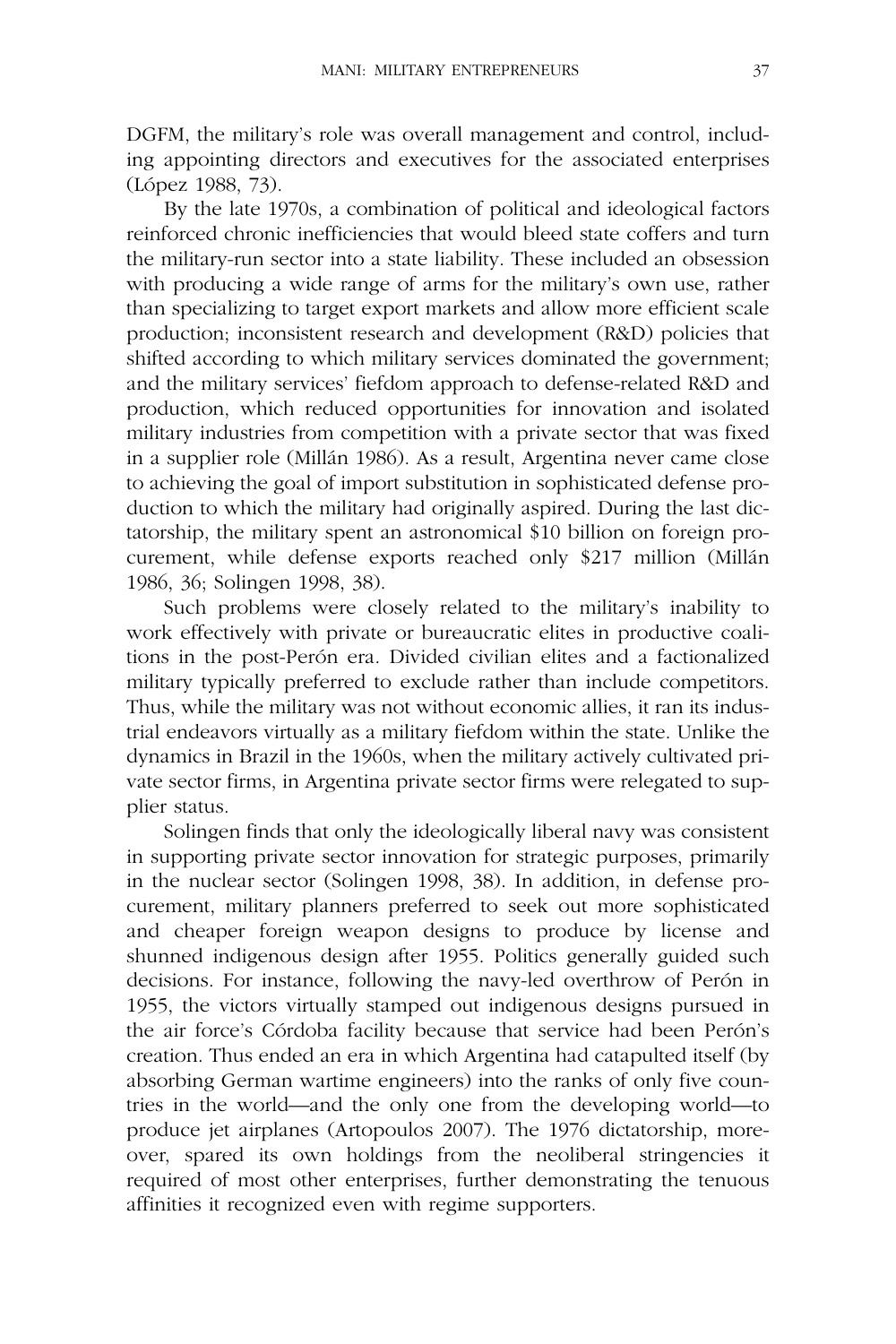By the end of the dictatorship in 1983, its disastrous failures were numerous—human rights abuses, defeat in war, and mismanagement of the national economy as well as military-run enterprises. There was little dispute over ending the military enterprise model, though few expected the defense sector itself to be dismantled entirely.<sup>6</sup> Virtually the entire defense and strategic sector was sold or liquidated, though some agencies were transferred to the provinces or the Ministry of Economics, including three modest armaments plants under Ministry of Economics control. Moreover, in the whirlwind neoliberal restructuring in the early 1990s, divestiture took place at firesale prices, netting only \$820 million—one-seventh of the total asset book value (Scheetz 2004, 27, 29). Ultimately, the industry, and the military that ran it almost singlehandedly, lost their champions—done in by their own inefficiencies, the policies of military rule, and a powerful new economic model.

#### **Industrializers in Brazil**

In comparison with Argentina, the Brazilian case reveals similarities in historical triggers and strategic purpose, but differences in coalitional opportunities. In Brazil, the military's strategic priorities were defined in events in the first decades of the twentieth century, which primed Brazilian military elites to concern over industrial and arms dependence. At a time when Brazil's state militias were dominant and a federal army barely existed, military missions to Europe exposed army officers to world-class technologies, organization, and cohesive doctrines. At the same time, World War I demonstrated Brazil's dependence on industrialized countries and opened discussion in the military, voiced frequently in journals like *A Defesa Nacional,* over the need for an indigenous industrial base (Hilton 1982; McCann 1984). Still, most officers remained laissez-faire advocates and preferred that Brazil strive for industrial development without direct military involvement (Hilton 1982, 643–44).

As in Argentina, such views changed in the global depression of the 1930s, which collapsed Brazil's export markets and brought a major balance of payments crisis that cut crucial imports like oil, industrial raw materials, and arms. Even more acutely than in Argentina, events of the 1930s in Brazil raised military alarm over the very real absence of defense capabilities. The 1932 São Paulo rebellion, which federal forces struggled to put down; the Chaco War of 1932–35, in which foreign interests stoked conflict among Brazil's neighbors in the pursuit of petroleum deposits; and the possibility that another world war would shut down industrial and arms imports all brought military elites to see state-led production as attractive (Hilton 1982, 643–44, 657–60).

Yet distinctive in Brazil were the civilian-military linkages the military itself was to forge. First among these was the Estado Novo itself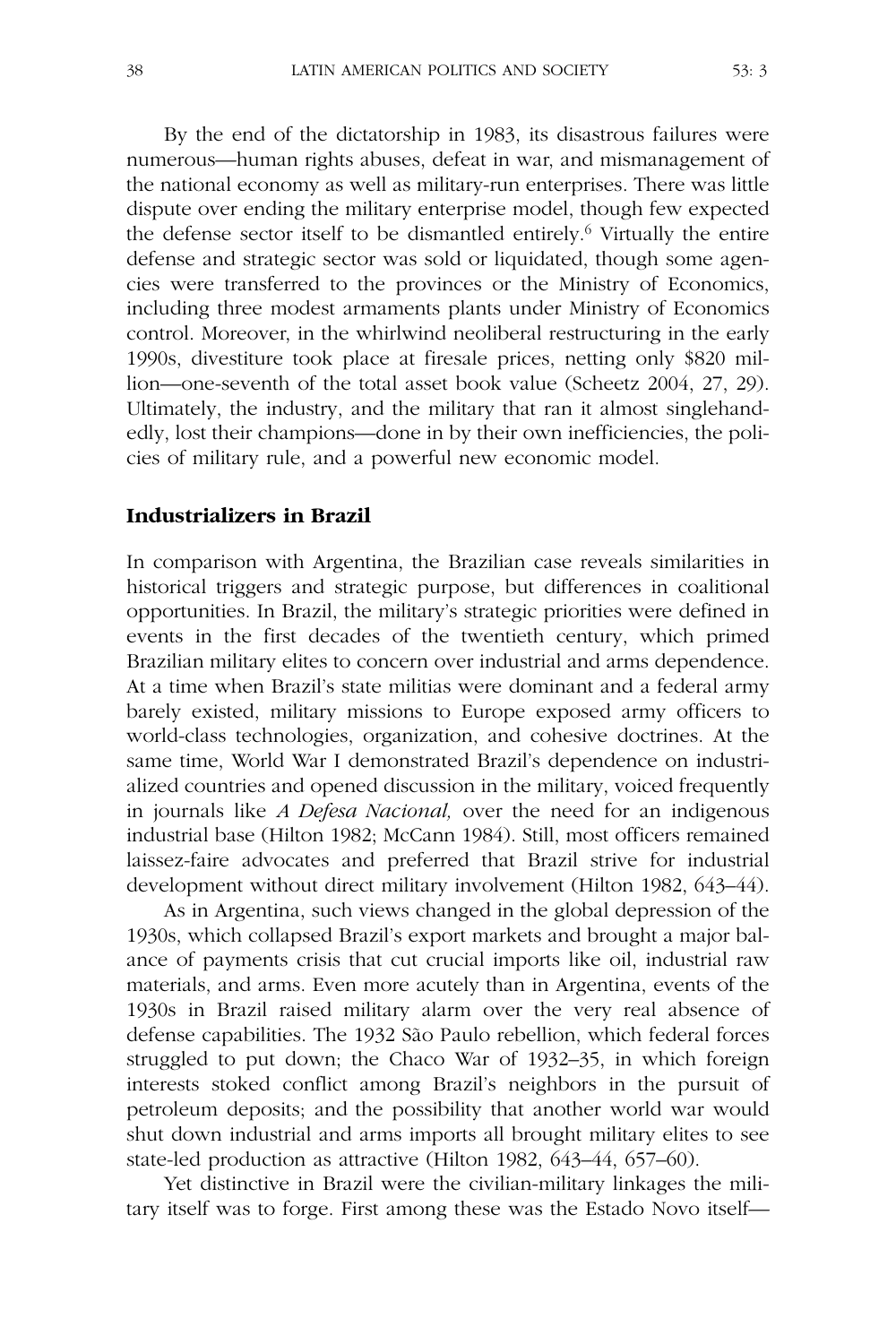the authoritarian statemaking project of Getúlio Vargas. As historian Frank McCann has found in a close reading of archival material surrounding the 1937 coup that inaugurated the Estado Novo, the army's top leaders, "Góes and Dutra were to give Vargas internal peace and security, and he would get them the arms and the modern industries that would support continued military development" (McCann 2006, 120). Thus military strategic prerogatives were the nucleus of the Estado Novo, which created the institutional infrastructure that enabled Brazil's industrial development over the next decades.

The military now played a direct role in the creation of new laws and state agencies intended to "nationalize" Brazilian production. Officer-engineers already held seats alongside private sector representatives on policymaking councils addressing industrial development and foreign trade, but now military plans for steel and petroleum industries could be fast-tracked. As in Argentina, military engineers took a leading role. For instance, Coronel Edmundo de Macedo Soares, the military's leading "steel technocrat," led negotiations that resulted in U.S. funding and construction of the Volta Redonda steelworks—majority stateowned and wholly Brazilian, as military leaders had wanted. Macedo Soares and other military engineers would hold its top management positions for decades (Baer 1969, 78), emphasizing transparency and close ties to private shareholders, as was to be typical in Brazil's mixed enterprises (Wirth 1970, 126–27).

Military-civilian industrial collaboration also involved ensuring that state assistance went to key private firms that contributed to defense production, as early as the 1940s and even in hard economic times (Hilton 1982, 671–72). Yet Brazil's military industrializers consciously fostered close ties with private firms also to promote those that could compete internationally and create linkages among national producers. An important means to achieve this was military education of civilian elites in strategic thinking and technical know-how. Military training programs in strategic studies, science, and engineering were open to civilians as early as the 1940s. By 1966, more than half of the graduates of the Escola Superior de Guerra, the highest academy for all the services, were civilian, educated in the strategic culture of the national security doctrine, which identified national development with security (Stepan 1973, 54).

The result was a broad, ESG-indoctrinated elite network of state bureaucrats, diplomats, and civilian industrialists (Payne 1994, 40). Similarly, military technical programs open to civilians contributed to the development of an indigenous technological base while also giving the military effective leverage over domestic private sector partners (Gouvea Neto 1991, 85). As late as the 1970s, a remarkable 80 percent of the graduates of the air force's sophisticated engineering college, the Instituto Tecnológico de Aeronáutica (ITA), were civilians (Conca 1997, 41).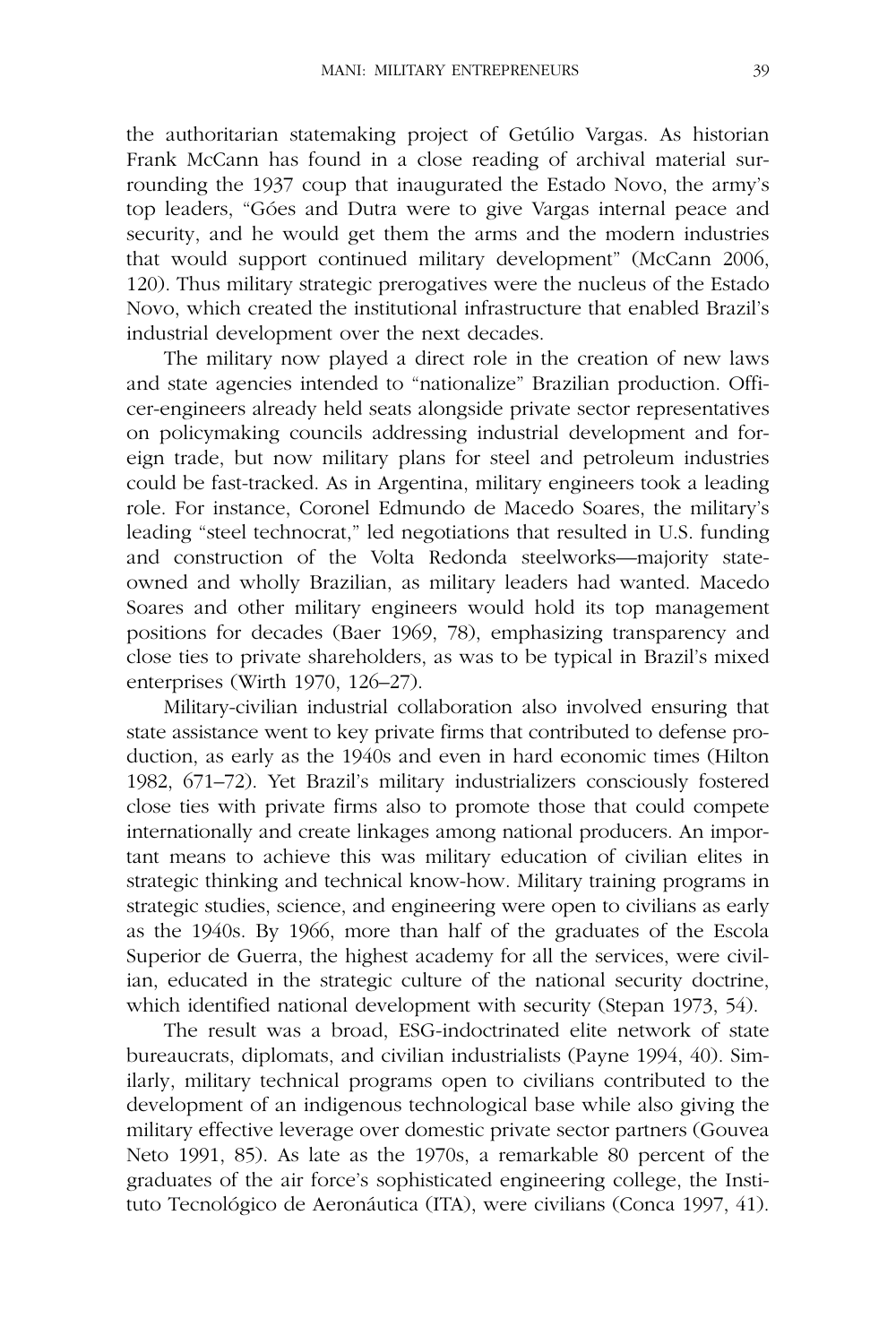In the era of military rule (1964–85), these military-sponsored elite networks were enlisted in the expansion of the defense-industrial complex. The army was instrumental in turning a number of existing firms into defense producers, such as Engesa, which became Brazil's secondlargest defense firm (after Embraer) until bankruptcy in 1990 due to the decline of its Middle East sales. Engesa made its mark assembling military trucks and armored vehicles that functioned well in Brazil's rough interior regions, making them also a prized export to other developing countries. Its products were generally low tech but economically appealing because they drew components from other domestic producers and had a positive impact on the expansion of related sectors.

In its start-up years, Engesa could rely on the inputs of engineering and testing at army research facilities, and on government tax benefits and major credits from state and private banks encouraged by the military regime (Conca 1997, 50–52; Lock 1986, 92). Differently organized was the state-controlled enterprise Embraer, the flagship aeronautics firm created in 1969. Yet also here the military guided the firm's development. Despite 90 percent shareholding by private investors, the air force retained control through designated seats on the board of directors. Underlying Embraer's commercial success were steady government contracts in the start-up years and important air force R&D inputs, including ITA-trained civilian engineers who populated most of Embraer's management and executive positions (Conca 1997, 41).

By the end of military rule, the debt crisis, international pressure, and the implosion of lucrative export markets marked the end of many defense industries. Still, the military retained a remarkable degree of control in the defense sector, particularly in oversight of R&D activities and science and technology policy (Conca 1997, 114; Acuña and Smith 1995, 144). In contrast to the Argentine situation, there was little public discussion of removing the military from the defense sector, largely because the military managed the political transition and could benefit from the absence of real elite resistance: the military-industrial developmentalist coalition had weakened, but it did not disappear, as in Argentina.7

#### **Nation Builders in Cuba**

On a very different path, Cuba's Fuerzas Armadas Revolucionarias (FAR) have often played an important supporting role in building the socialist economic order at the behest of the Communist Party leadership. The successor to the rebel army led by Che Guevara and the Castro brothers, the FAR was a core element in the state-party–military coalition that came to constitute the regime. In the early years of the revolution, the FAR was arguably the only reliable institution in terms of organization,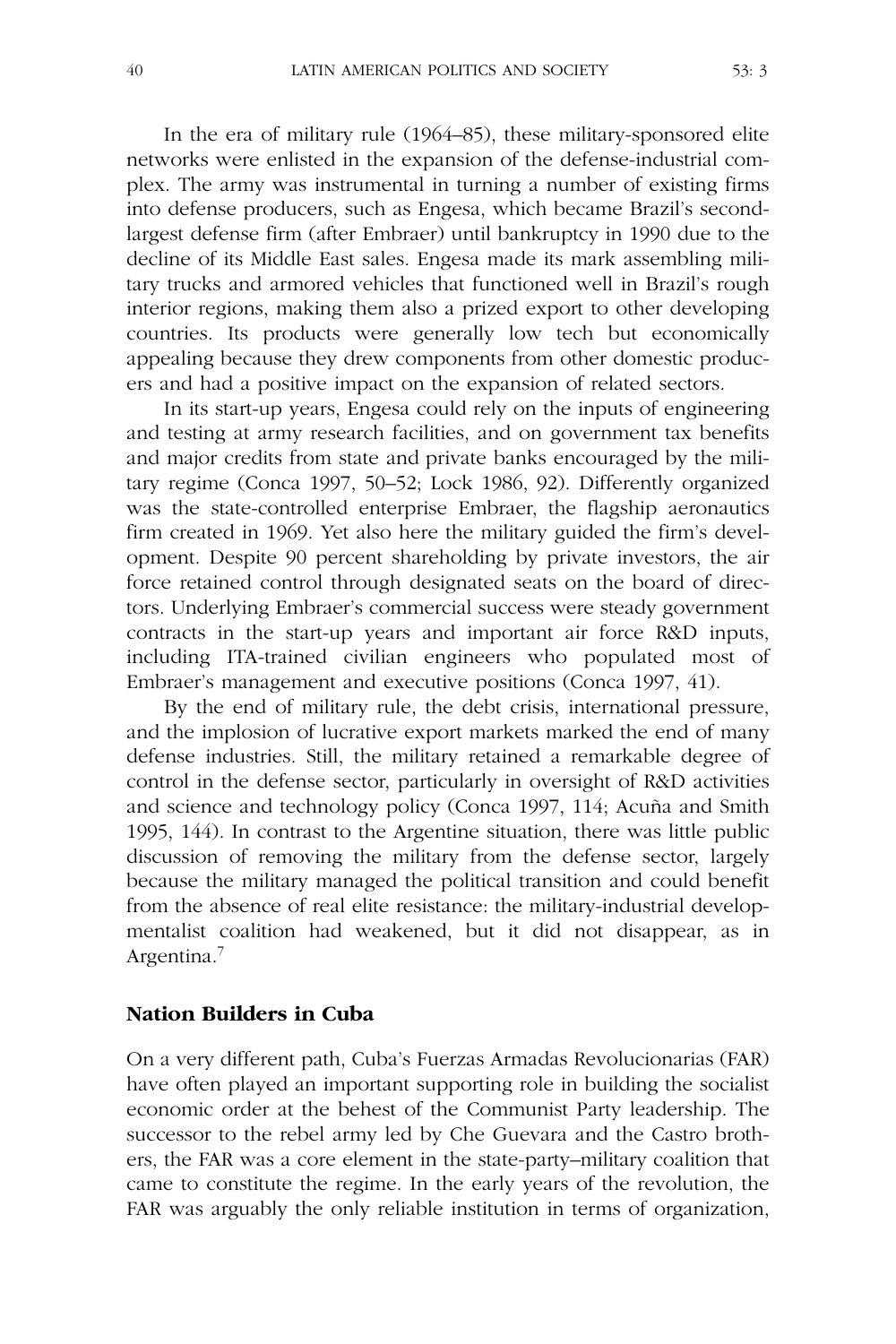loyalty, and prestige for political leaders to enlist in economic development projects (Klepak 2005, 76).

FAR officers frequently assumed administrative posts to execute economic reform, manage agricultural or industrial enterprises, or simply help bring in the annual harvest. Yet the military's deepest impact on the economy came with the demise of the Cold War and decades of Soviet economic support. With a 35 to 50 percent contraction in the economy between 1989 and 1993, and real problems of widespread food scarcity and hunger, the very fabric of Cuban society and the future of the socialist regime were at stake. Providing "food and welfare" instead of violence as the means to ensure social unity was the clear preference of the FAR's longtime commander-in-chief, Raúl Castro (Amuchástegui 1999, 113). It had become Cuba's overwhelming strategic priority.

In response to the challenge, state leaders enlisted the military to reorganize and revitalize state-owned enterprises in key economic sectors. Already in the 1980s, Raúl Castro had instituted training expeditions for FAR officers to study business administration in Europe, with the goal of enhancing efficiency and flexibility in Cuba's state-owned enterprises. The resulting management model, *perfeccionamiento empresarial*, was tested at the Unión de Industrias Militares (UIM), the military's industrial conglomerate, where officers had for decades been cutting their administrative teeth.<sup>8</sup>

Designed originally to repair military hardware and supply spare parts and light arms, the UIM comprises 12 industries and more than 200 factories and companies. By the mid-1990s, the adoption of the new model had made most of the UIM's operations efficient and profitable (Mora 2004, 11). Producing for both its own needs and civilian consumption, about 30 percent of the UIM's output was serving civilian industry and consumers, including mechanical parts and repairs necessary for productivity across the economy (Klepak 2005, 80–81). It was also politically useful, in terms of encouraging political allegiance and cohesion, that UIM profits could be applied to improve living standards, like housing for thousands of its employees (Mora 2004, 11).

A more recent creation is Gaviota Enterprises, a set of nondefense businesses that are state-owned and military-administered, generally led by officers with a solid track record in business management and planning. Gaviota's longtime director is General Luis Pérez Róspide, whose background includes extensive experience running the dependable UIM. Gaviota comprises businesses centered on Cuba's \$2 billion annual tourism industry, including hotels, a domestic airline, nightclubs, shopping centers, marinas, and restaurants (Klepak 2005, 83). Gaviota employs about 25 percent of the military's troops and helps to provide about 30 percent of the military's budget (Mora 2004, 11).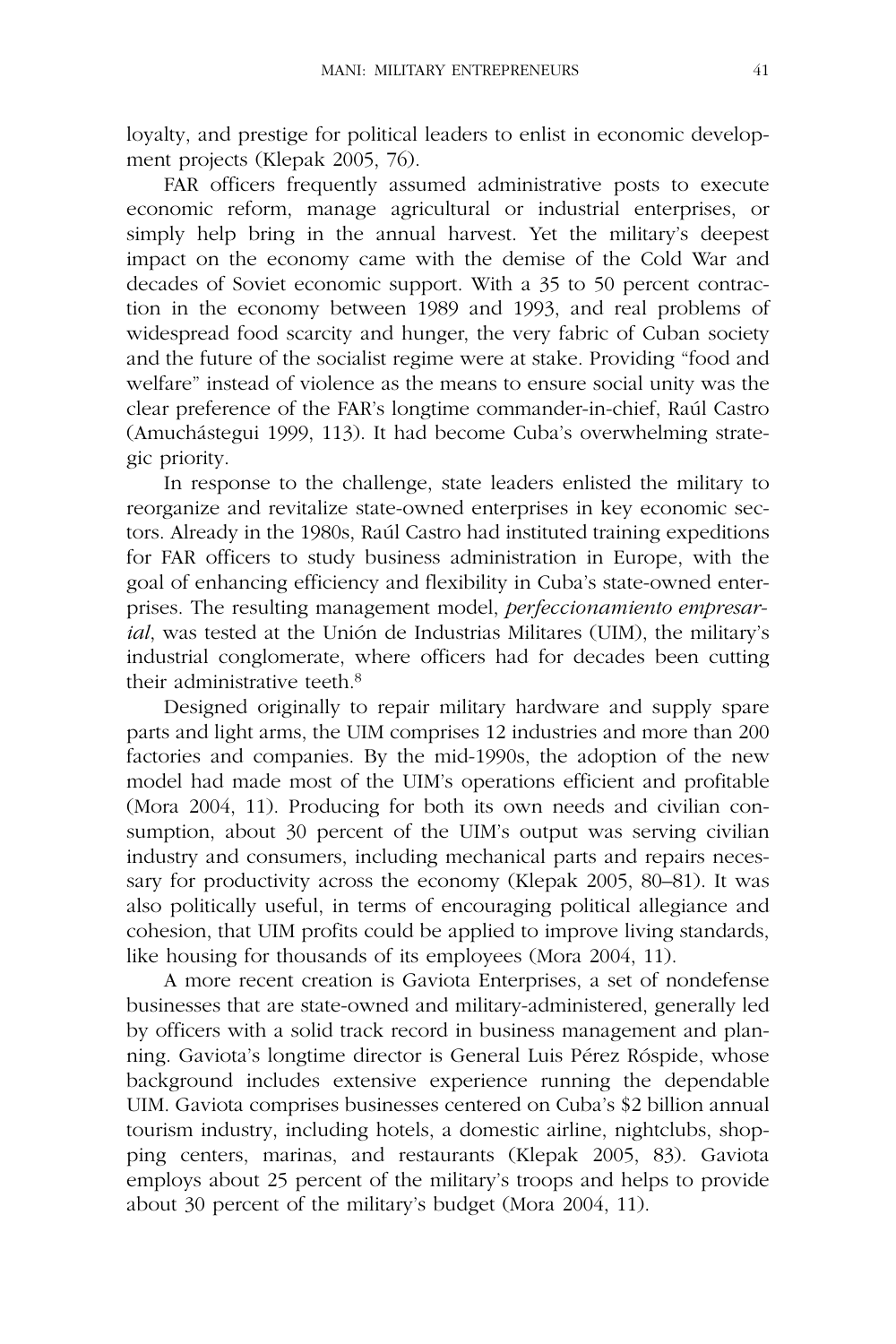Gaviota is the regime's star performer in securing state resources through the marketplace. The military is also involved in other activities that generate hard currency for the island, including running the country's hard currency stores. For many foreign investors conducting joint ventures in Cuba, military officers are the "point people."

Despite its pervasive role in Cuba's current economy, however, the military has never taken economic initiatives without approval from the political leadership. It is the regime's most loyal supporter, and remains part of a broader coalition dominated by a civilian political leadership that has strategically deployed the military as an effective state asset for reviving socialism. FAR officers have a reputation for diligence and modesty. Corruption is remarkably low.9 The military's "clean" history absent the overt political intervention that was once a regular part of military behavior in much of the region, and absent a record of human rights violations—gives it domestic credence as an agent of the state. Since the 1990s, military officers have been a frequent source of economic planning advice for the regime in its efforts to renew its political and economic viability. They head key government ministries, such as sugar, communications, fisheries, and the merchant marine, and manage government agencies and banks (Klepak 2005, 85–86).

It is therefore no stretch to attribute Cuba's weathering of the post–Cold War 1990s to innovations of FAR-run enterprises that have politically legitimated greater economic openness in the economy without "sacrificing" the regime's ideology. These contributions have enhanced the military's political and social standing and have given it a stake in the gradual evolution of the system (Mora 2004, 11). While it remains extremely difficult to determine actual numbers for revenues or productivity in the absence of a transparent auditing system, Raúl Castro's rise to power means that the military entrepreneurship roles he recommended back in the 1980s are virtually assured to continue, not least because the alternative option of preventing social unrest with military violence has been unacceptable.10

#### **Nation Builders in Ecuador**

In Ecuador it was the military itself that initiated nation-building entrepreneurship in a social and political environment very different from 1990s Cuba. Ecuador's military had a history of promoting antioligarchic, proreform policies in each of its previous interventions. In the July Revolution of 1925, junior officers sought to build state institutions as a bulwark against the economic influence of the country's powerful banking class, creating the Banco Central; in the 1930s, the next military intervention brought the legalization of trade unions, state regulation of foreign investments, and the end of prohibitions on leftist parties. The mil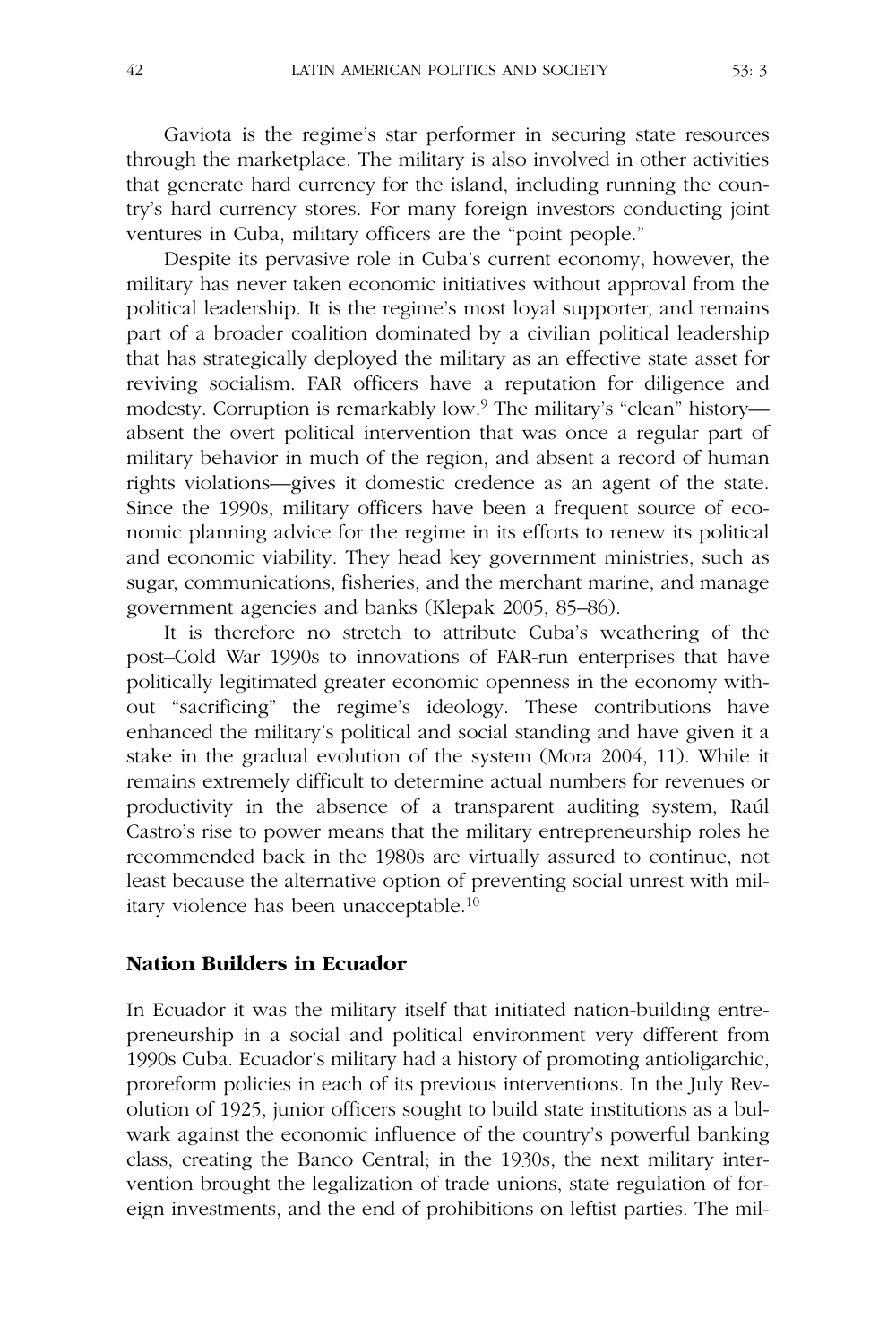itary government of 1963–66 pursued agrarian reform and industrial development (Conaghan 1988, 78). Yet it was the military government of 1972–76, led by General Guillermo Rodríguez Lara, that established the military's lasting role in the economy. A strong developmentalist faction had emerged in the military during the 1960s, which considered the military an essential protagonist in the economic development that was necessary for political stability and national security. This ideological consolidation within the military laid the groundwork for strategically prioritizing economic and social development.<sup>11</sup>

The watershed discovery of petroleum in 1967 constituted the critical juncture that created a historic opportunity to transform the economy from its traditional agro-export enclave structure to a more diversified, industrialized one. Through state-led development, the 1972 regime sought to transform the economy to halt the damaging corruption of the national oligarchy and the profitable concessions they had made to foreign corporations in anticipation of the oil boom (Conaghan 1988, 79). What military leaders lacked in practical economic planning skills they made up for by relying on the expertise of the growing class of Ecuadorian technocrats, trained in the development models of the U.N. Economic Commission for Latin America (García Gallegos 2009).

Therefore the regime promptly introduced an economic plan based on the dual pillars of a major state-led expansion of domestic consumer industries, and an agrarian reform to promote both greater social equity and a consumer market necessary for industrialization. Reforms were financed through state control of petroleum refining, which also funded new state enterprises in a range of industrial and consumer industries. The industrial-consumer balance was mirrored in the industries the military itself came to control through the Dirección de Industrias de Ejército (DINE).

Created in 1973, DINE became a holding company for what grew to more than two dozen army-managed enterprises, producing everything from explosives and steel to bananas and real estate. In addition, the navy created its own commercial fleet the same year, and the air force expanded its existing commercial airline. It is significant that the military developed enterprises in precisely the sectors that private sector elites had targeted for their own involvement (e.g., industries favorable for development under the Andean Pact, a trade agreement signed in 1969) (Conaghan 1988, 87).

Conaghan describes these military enterprises as the regime's "most threatening organizational innovations" to the private sector, because they "appeared to preempt private-sector initiatives" (86). Until this point, the military had maintained only modest enterprises dedicated to supplying troops with basic necessities like food, uniforms, and light manufactured goods, generally directed by unit commanders (García Gallegos 2009).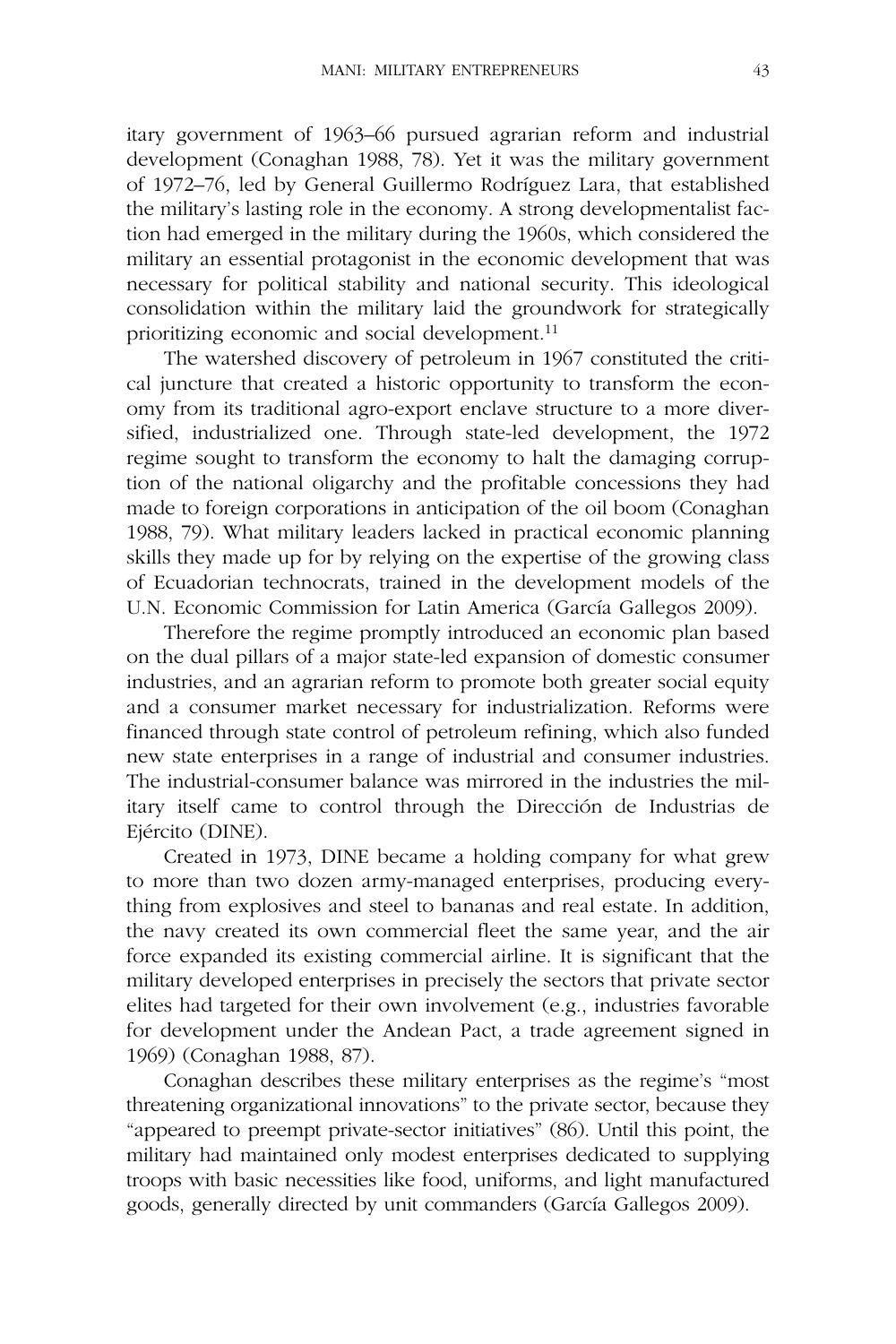As a result, the Ecuadorian business community began a strident campaign against the military's statism, which became so powerful that the regime's planners began to cede ground. Ultimately, the Rodríguez Lara reformists failed politically—they could not construct the multiclass coalition (including the popular sector and a modernizing bourgeoisie, which never materialized) that could have resisted the powerful conservative classes and their still-present allies in some military factions. In 1975, those elements rallied in a countercoup, ousting Rodríguez Lara and ending the reform era.

But although sweeping, military-led reformism disappeared, the military's influence in the economy did not. In the transition to democracy in 1979, the military secured lasting prerogatives, including representation in key administrative and advisory positions in the state, petroleum royalties dedicated to the defense budget, and the array of enterprises developed in the 1970s, which today are valued at an impressive \$100 million. Moreover, mirroring the extension of the military's political influence in the 1990s, the constitutionally enshrined scope of its role in the economy, first established in 1967, has expanded with each new constitution (1996 and 1998). Only the most recent constitution, promulgated under the reformist government of Rafael Correa in 2008, legally restricts the military to economic activities related to national defense. Still, the required divestiture of many of the military's holdings has proceeded slowly. A prolonged investigative auditing process still leaves the complex conglomerate DINE with several companies bearing no defense rationale.<sup>12</sup>

Current efforts to reduce the military's holdings are counteracted by other government decisions that keep the military involved in the economy. On the one hand, the Correa government has sought to establish institutionalized civilian control of the military, promoting legislation that will audit military holdings through the defense ministry and incorporate them formally into the defense budget. On the other hand, Correa has encouraged the military's participation in management tasks, arguably to serve national security interests; for instance, appointing senior navy officers to run state-owned Petroecuador as a way to root out corruption there. The current state of incomplete reform reflects both the general challenge of building a legal-rational state and the tenacity of the military in a situation in which, as civilian defense minister Javier Ponce describes it, "the problem of military sovereignty is at stake" (*El Universo* 2009).

Ecuador's military was able to establish its economic holdings with substantial autonomy, thanks to a historically dysfunctional civilian political elite and weak state institutions. It has maintained its businesses virtually unchecked, even as institutional self-interest has replaced the progressive ideology that originally legitimated their creation. The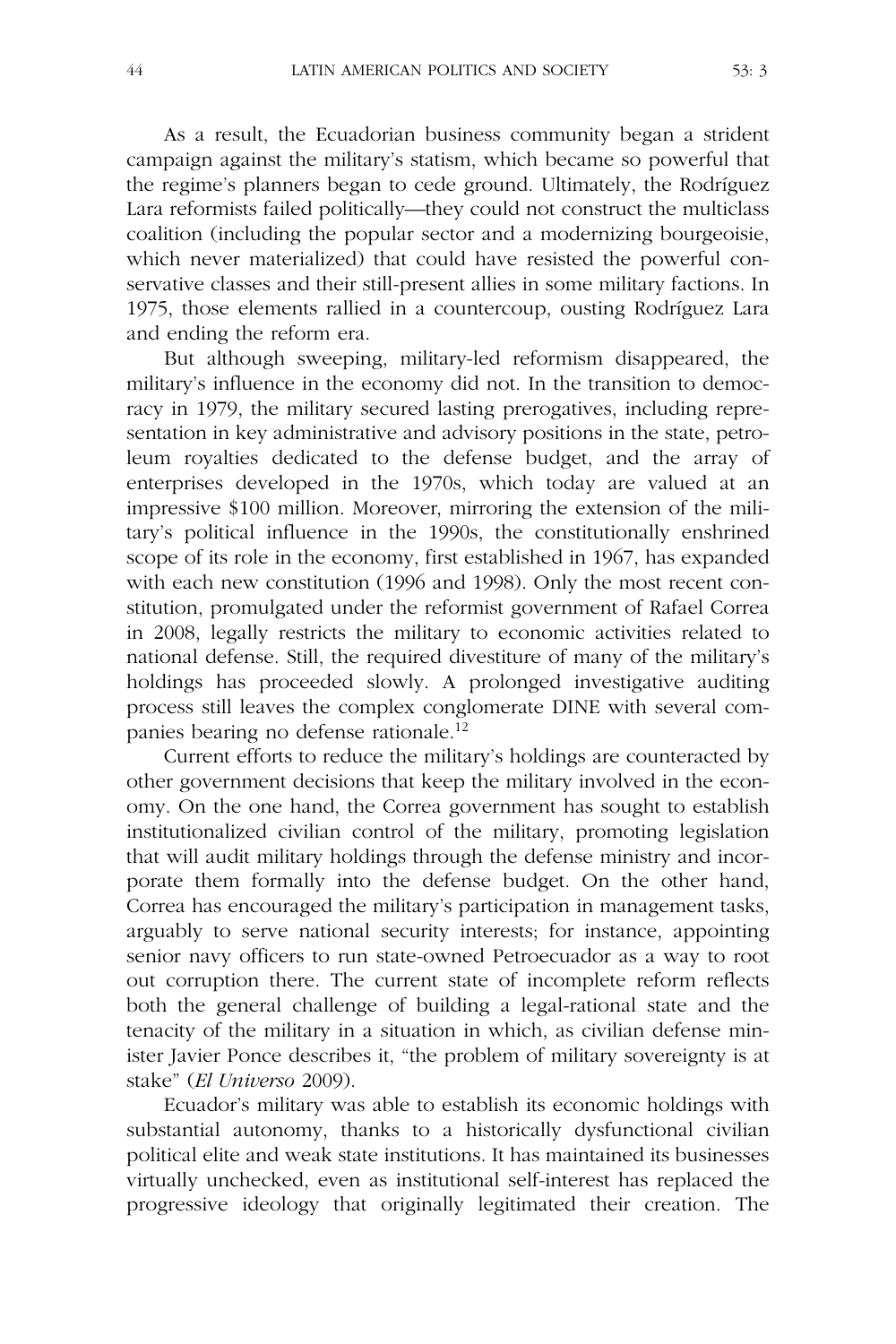resentment and competition in economic visions held, on the one hand, by a statist military and on the other by a fiercely pro–free enterprise business sector are nothing new—they date back at least to 1925. What is new in the last decades is the military's use of its economic holdings for development projects in indigenous communities. The unprecedented mobilization of these communities challenges both national unity and the military's arbiter role, as shown in the pivotal role of indigenous groups in the coup of 1999—the military high command eventually got the upper hand. The mobilization also serves to legitimate the military's traditional national development concerns. Thus the agro-businesses of DINE have been enlisted to produce for community development projects in the Amazon interior (García Gallegos 2009). In short, the military may yet find the popular support it would need to relegitimate its parochial interests as national ones.

# **CONCLUSIONS**

The diverse paths taken by Latin America's military entrepreneurs are a reminder that not all trajectories lead to the same place. Several important challenges that military entrepreneurship poses for the construction of democratic civilian control of the armed forces were discussed in this article; this section highlights issues specific to contemporary industrializers and nation builders and identifies conclusions that follow from this study for policies to enhance democratic civilian control.

### **Industrializers Under Democratic Control**

The era of military industrializers appears to be over. In general, this path of entrepreneurship was blocked by the liberal economic reforms of the 1990s, which profoundly reduced the role of the state in the economy and compelled greater efficiencies by opening domestic markets to international competition. Moreover, the resolution of historical rivalries and the advent of increased economic and political cooperation among the countries of the Southern Cone and Brazil have eliminated the mutual mistrust and strategic competition that drove their defense policies for much of the twentieth century. As a result, traditional statistnationalist coalitions that military industrializers once championed dissolved and have not reappeared.

In the 2000s, a trend has appeared in Argentina and Brazil to revive defense industrial production, but now it is civilian leaders who are setting the terms for such projects (in Argentina) or who are aligned in their strategic outlook with mainstream elements in the military (in Brazil). Following Argentina's major turn away from its industrializer past, recent Peronist governments have directed the country on a more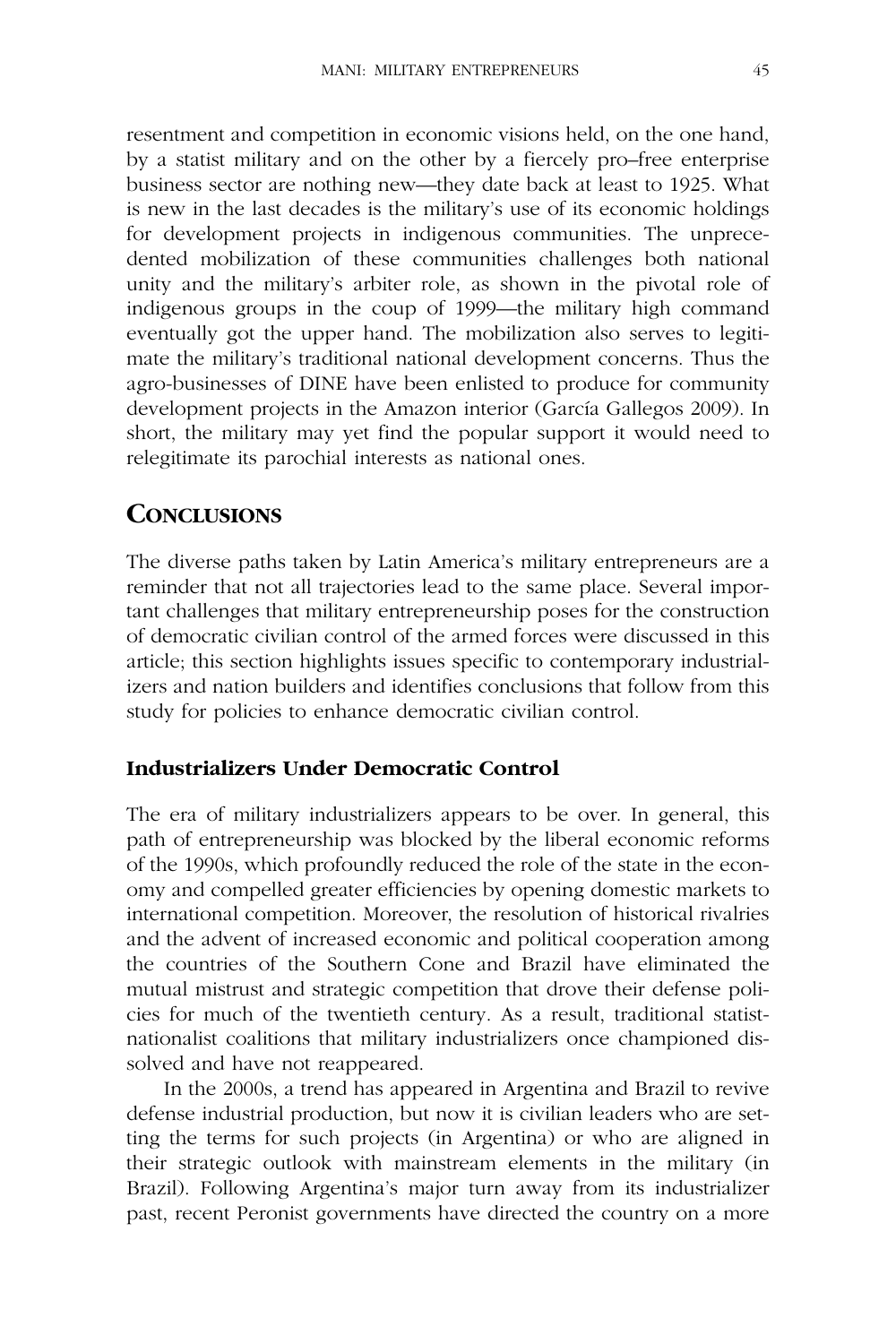statist economic path since the financial crisis of 2001. There is renewed official interest in charging the Defense Ministry with the task of "deepening and strengthening the development of industrial production," as the 2009 National Defense Policy Directive notes (Argentina, Ministry of Defense 2009).

The statist turn has produced some important reversals of the privatization of defense industries that took place in the 1990s, notably shipbuilding and ship repair, and aircraft production at the renationalized Córdoba facility. Governing leaders see in these facilities the potential for a targeted industrial revival that can stimulate other industries and commercial exports. At this point, much is planned that has yet to be realized, including a deal worth \$500 million to build vessels for Venezuela's state oil corporation, joint production of naval ships with Chile, an Embraer subsidiary at Córdoba to produce Brazilian-designed aircraft with Argentine labor, and shipbuilding and repair for Brazil's expanding oil industry.

Yet the new state support of the defense sector is not a revival of past practices. Though state-owned, the defense sector enterprises remain modest and are accountable to the civilian-run Defense Ministry, not to the military services. Indeed, the official rationale for the state's defense sector promotion is to reposition these enterprises to compete internationally: national economic growth, rather than revival of defense production for the military's own use, is the primary goal.

In Brazil, there is more continuity—in thinking if not in organizational structure—regarding the continued influence of the military in the national strategic culture. The military's formal involvement is now limited to its research facilities and the state-owned military firms like IMBEL, where active-duty officers participate as directors but in the minority alongside civilian counterparts. Yet the military continues to play an influential role in developing research and technology, in cooperation with private sector firms; for instance, for the country's air defense radar system. The military services played an important consultative role in the development of the National Defense Strategy issued by the Defense Ministry in 2008. The strategy sets broad parameters for restructuring the military and the national defense industry with a view to 2030 (Brazil, Ministry of Defense 2008). It maintains long-held linkages between industry and economic development for national security, emphasizing in particular the need for acquiring sensitive technologies (e.g., nuclear, cybernetic); and it envisions support for defense production through cooperation with other South American producers. Coming on the heels of the discovery of major offshore oil reserves, the 2008 Strategy is part of a larger vision that links contemporary civilian and military elites in promoting long-held foreign policy goals updated for the twenty-first century (Bitencourt and Costa Vaz 2009).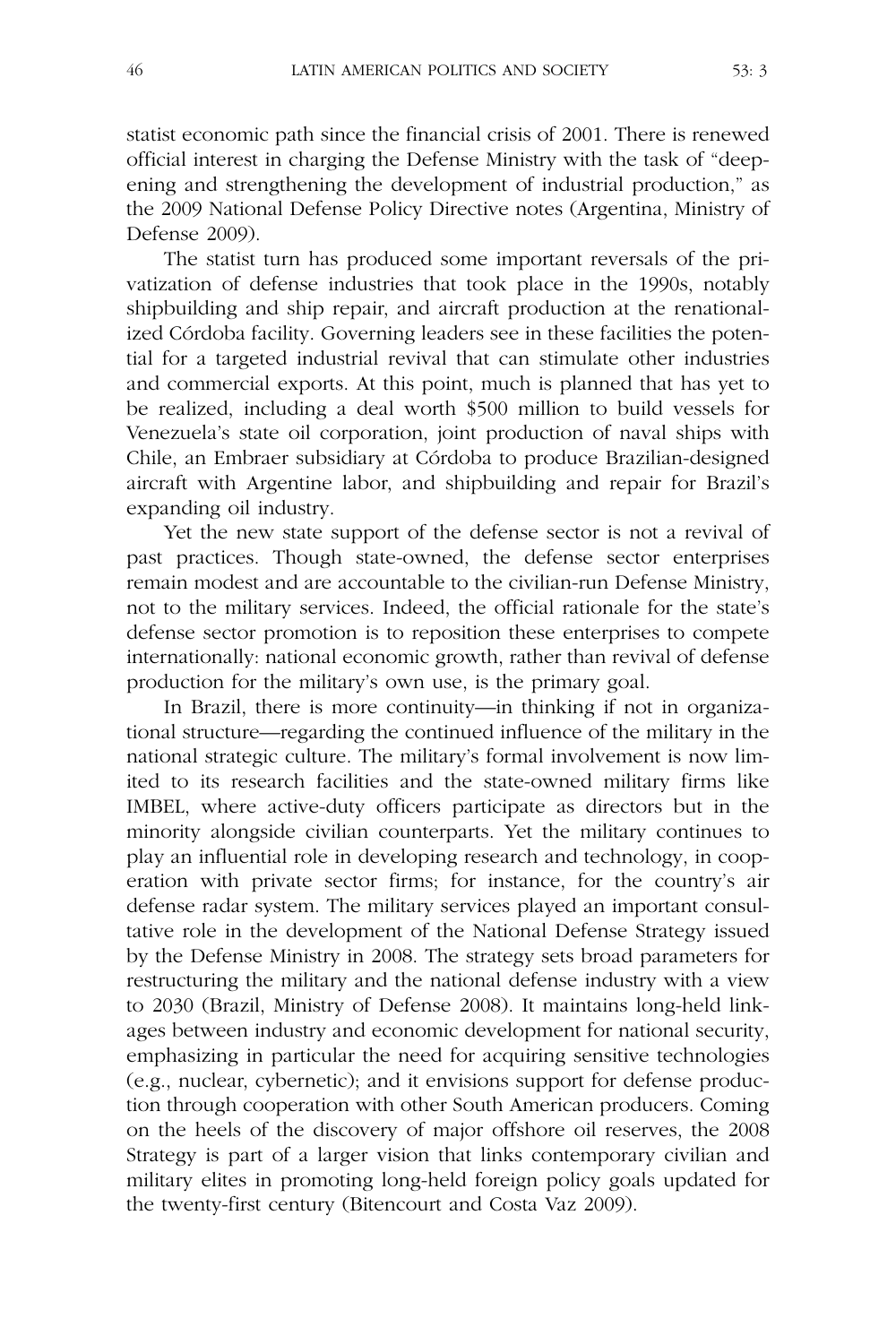Yet even with much military input, civilians have gained the upper hand in key defense-planning decisions; for instance, overriding the air force's preferences in a major fighter jet acquisition because the French manufacturer that the civilians preferred offered more attractive technology transfers and therefore greater technological autonomy (*O Globo* 2010). It seems that Brazil's civilian elites are now more determined champions of defense autonomy than ever before, a clear legacy of the country's midcentury military industrializers.

For the countries of the Southern Cone and Brazil, the current expansion of the defense sector (still modest by global standards) has important foreign policy goals. Joint design and production agreements among these countries offer ways to reduce production costs, to share technologies, and to cement diplomatic initiatives like military-to-military confidence building and regional cooperation on defense production. Although several South American countries (Chile, Ecuador, Peru, Venezuela) have made arms acquisitions, these do not come close to the scale of the defense production goals once pursued by the military industrializers of earlier decades.

What appears to be developing is a "pacific community," not across South America but in a subregion of it, encompassing the more stable democracies of the Southern Cone and Brazil, where militaries will still play a role in industrial production but under civilian direction, and where defense production is likely to become so interdependent that the unexpected, beneficial legacy of midcentury military industrializers is actually cooperation instead of conflict. Not least, these conditions increased political stability, economic productivity, and militaries oriented toward confidence building and joint cooperation with neighbors—are likely to enhance the attractiveness of democratic civilian control for both political elites and the military.

#### **Nation Builders with Potential Political Influence**

In comparison, military nation building appears to be on the rise. In addition to the Correa-era dynamics discussed in the Ecuadorian case, military nation building is currently being encouraged by elected political leaders elsewhere. In Bolivia, Evo Morales has recently expanded the role of the military in social development and public service provision. As part of a larger project to restore the state to a leadership role in the postneoliberal economy, he has revived the armed forces' Corporation for National Development (Cofadena), ending decades of neoliberal government neglect of the military's formal development arm. Created in 1972 as a conglomerate of military-run enterprises intended to promote national economic development, Cofadena will once more coordinate enterprises "for the people"—assembling tractors,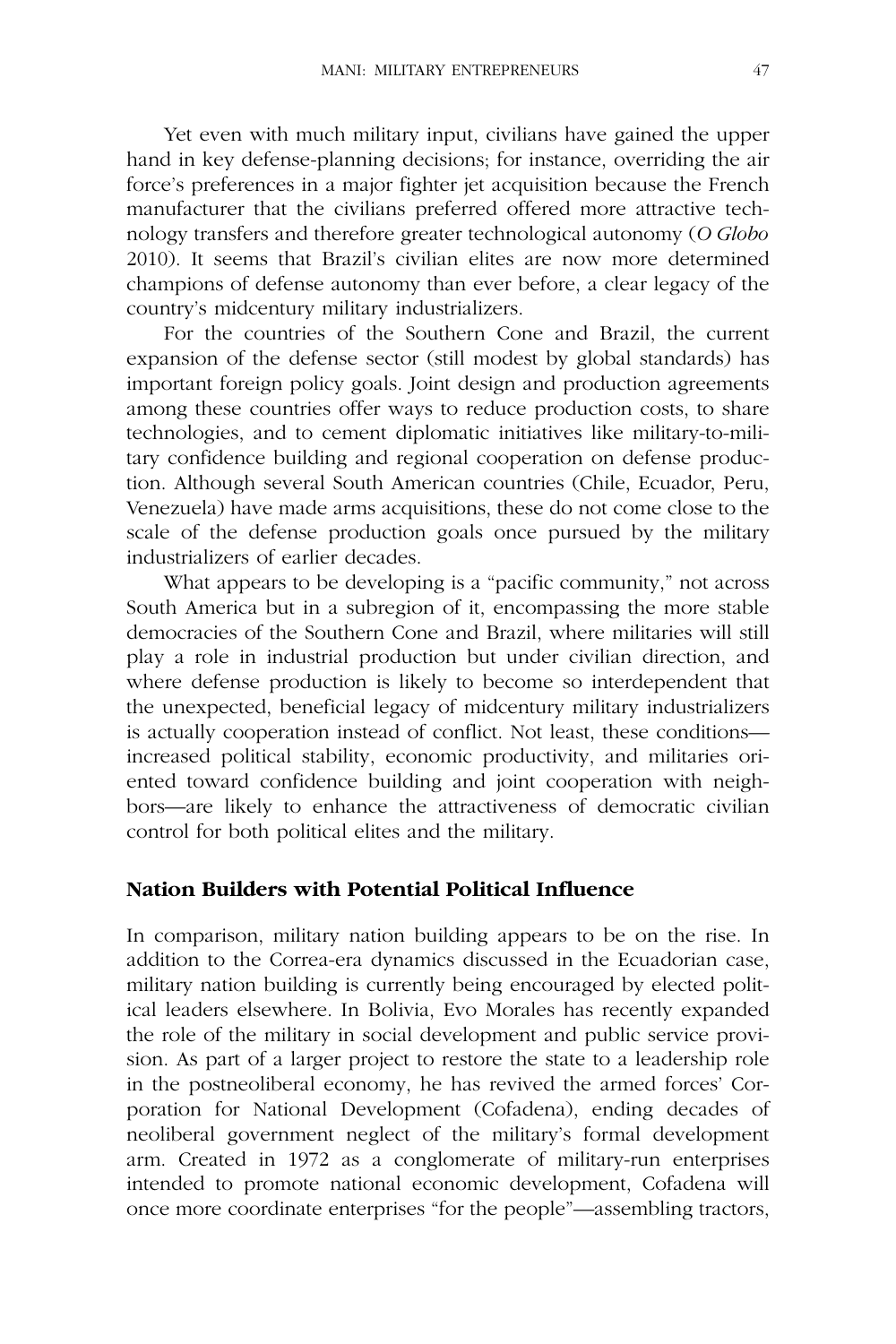drilling wells, and participating in the lucrative processing of lithium (ABI 2010).

A more haphazard project is underway in Venezuela, where Hugo Chávez has occasionally relied on the military to "step into" management and security positions in key sectors like petroleum; for instance, during the 2002 PDVSA strike. Though the Bolivian and Venezuelan cases differ in several important ways, both reflect the important potential of the military to assume a prominent role as development brokers, linking the state and previously marginalized social groups and thereby strengthening the appeal of political leaders' national projects.

What is worrisome is the political clout this path can yield for the military in a democratic context. The military's economic activities generally enhance its resource base, promoting greater autonomy from official budgetary controls, but it is the social support activities that can generate for the military important popular legitimacy. As a result, nation builders are better placed than industrializers to establish greater de facto autonomy from civilian control. In general, this situation undermines the crucial development of oversight institutions like effective defense ministries, unless political elites redouble efforts to strengthen such democratic institutional controls.

#### **Policy Implications**

Regarding the strengthening of democratic civilian control of the military, this study suggests three conclusions. First, the most opportune moments to restructure military economic involvement appear during periods of political, and especially economic change. Military entrepreneurship generally has tended to emerge and recede in such periods, which present a window of opportunity for both domestic and external actors to influence future outcomes. While such global transformative moments are rare and often difficult to manage, national-level transformations also merit attention, particularly if they reflect weakening domestic support for military entrepreneurship.

External actors (international organizations, foreign governments) may be particularly well placed to leverage such opportunities. The restoration of diplomatic ties and economic aid for post-coup Honduras was such an opportunity to press new political leaders on reforms to reduce the military's pension-investment fiefdom. Yet instead, the opportunity appears to have been lost: in early 2010, the new government retired the general who carried out the coup at the behest of political opponents of the Zelaya government, then gave him the golden parachute of directing Hondutel, the state communications company effectively returning it to the hands of the military that had run it in past decades.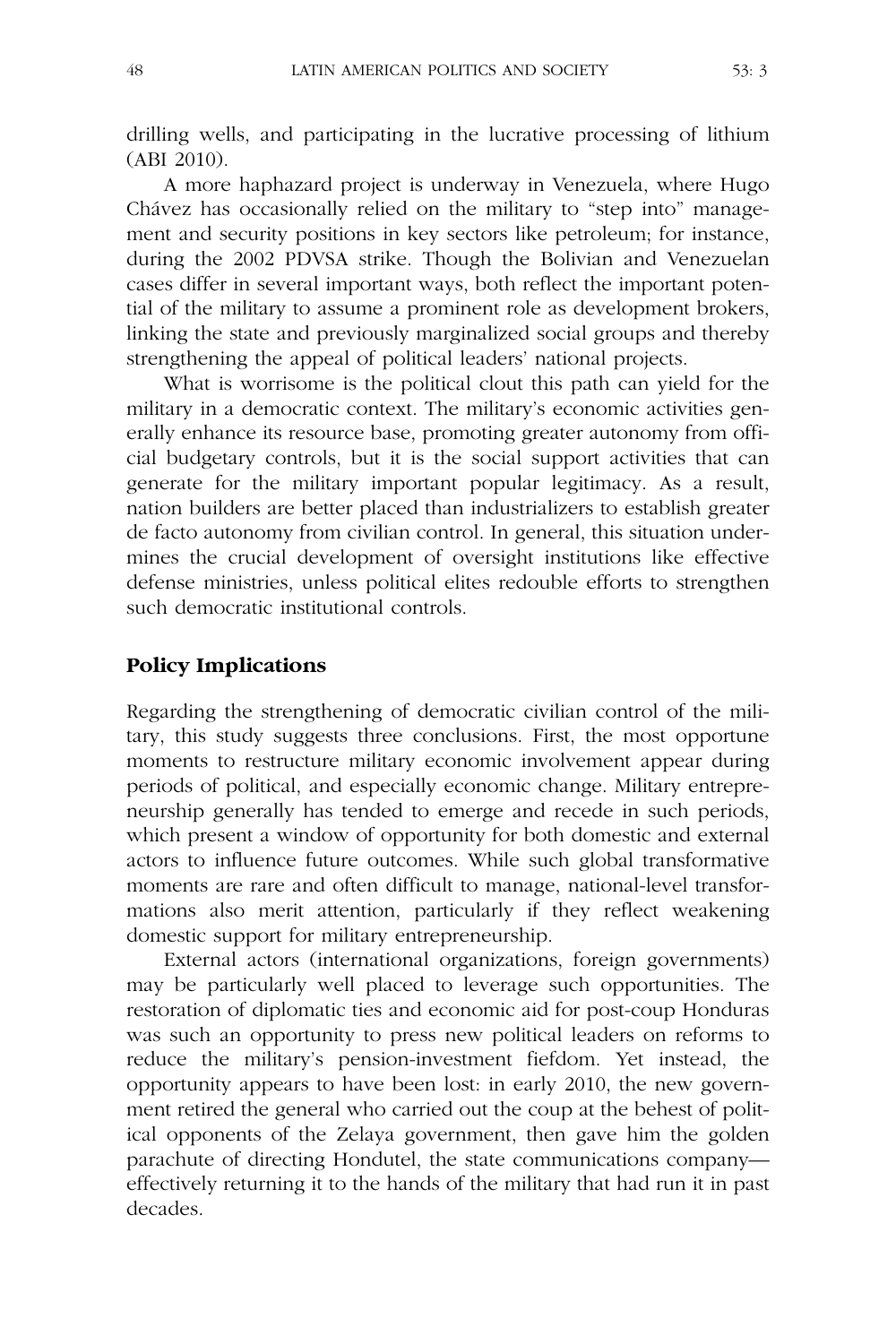The existence of domestic allies for the military's entrepreneurship activities is an important influence on the political viability of the military's economic project, but civil society can also be a linchpin for promoting reform. Military entrepreneurship can be particularly durable when national political and economic elites are either in agreement with it or too weak and divided to curtail it. In such conditions, promoting both democratic political capacity and the will to institute oversight of military economic activities is both important and challenging. Here, civil society can play a potentially important role as a counterweight to the military-political-economic elite nexus: where domestic opportunities for civil society groups are limited, they can leverage their influence through association with external actors, reversing the initiative just discussed above (Keck and Sikkink 1998). Moreover, enhancing the capacity of state agencies to regulate economic activity and promote greater transparency can help to inform and potentially mobilize civil society to demand greater accountability from military and political elites, reinforcing and potentially locking in reforms.

The constructive or destructive impact of military entrepreneurship is closely tied to the existence of democratic civilian control. It is important to acknowledge that military entrepreneurship is not an absolutely negative development. In some forms, it has helped move countries toward economic development that was unlikely to occur otherwise at the time. However, it should be eliminated in the initial process of democratization when democratic authority over the military is generally most fragile.

Military entrepreneurship is likely to be most constructive once the armed forces are clearly accountable to a democratic leadership that can monitor and incentivize its activities; it is least beneficial to the public interest when the military is strongly autonomous or beholden to powerful private interests. If strengthening democracy is a goal, then military entrepreneurship is appropriate only when democratic civilian control is firmly in place. Even so, under these conditions, political leaders must be resolute in maintaining their surveillance of the military's economic activities, and civil society must be resolute in overseeing both the politicians and the soldiers. Otherwise the detrimental forms of autonomy, privilege, and power that can accompany military entrepreneurship are likely to reappear.

Ultimately, to assess the implications of military entrepreneurship, we should base the analysis on a careful examination of the factors in the military that motivated its economic activities, but we should also pay close attention to the societal and political dynamics that enabled it. Implementing effective policy responses to diminish the negative consequences of military entrepreneurship may prove difficult to achieve without firm and consistent pressure. The best remedies—democrati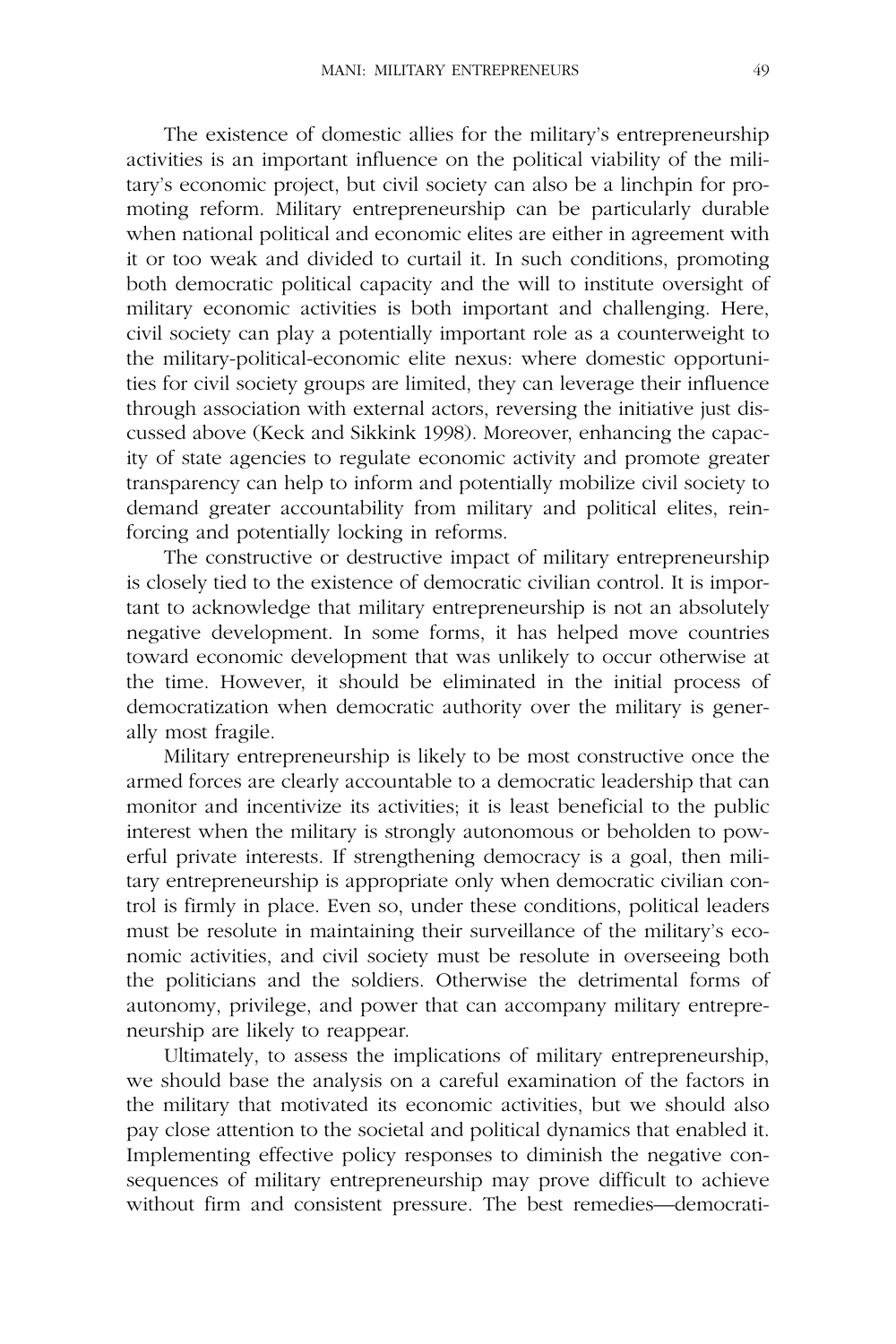cally accountable political leaders, an effective and autonomous state bureaucracy, and the reduction of social and economic problems that historically have enabled the military's role in the economy—are rarely created in the short term.

## **NOTES**

I thank Sam Fitch and Maiah Jaskoski, as well as the *LAPS* editor and five anonymous reviewers, for their valuable comments and insights.

1. Under democratic civilian control, the armed forces are constitutionally accountable to a democratically elected legislature and executive, which set legal guidelines for their conduct and oversee such conduct through an institutional framework (e.g., a civilian-led defense ministry). Civilian authorities have control over defense budgets and defense policy, and have oversight of the military's professional training, education, promotion policies, and military doctrine. See Fitch 1998, 172; Diamint 1999, 29–30.

2. Military entrepreneurship is generally licit, though not necessarily transparent or just. By contrast, individual military officers might engage in illegal economic activities, and militaries might even be pervasively corrupt, but this does not constitute military entrepreneurship as defined here.

3. Research in defense economics has attended more persistently to such issues. There is also a rich cross-regional literature on defense industries that includes Latin American cases, including Brzoska and Ohlson 1986; Brauer and Dunne 2004.

4. Exceptions include Acuña and Smith 1995, comparing Southern Cone cases; Brenes and Casas 1998, comparing Central American cases; and several newer studies that make cross-regional comparisons (Brömelhörster and Paes 2004; Mani 2007).

5. Most of these industrial advocates were army engineers who had trained in specialties like metallurgy and aviation at European engineering schools, of which none existed in Argentina at the time. They included Generals Enrique Mosconi and Alonso Baldrich in petroleum, Major Francisco de Arteaga and Brigadier Juan Ignacio San Martín in aviation, General (and President) Agustín P. Justo sponsoring the national highway system, General Manuel Savio promoting steel and defense industries and founding the military's technical academy, and General Juan Pistarini, who became Juan Perón's public works minister and constructed the country's first international airport in 1949, Latin America's largest at the time.

6. See, e.g., conclusions in Millán (1986, 50) and Acuña and Smith (1995, 135).

7. Stepan (1985, 335) notes that industrialists' discontent at the end of the regime was with increasing state regulation, not with the developmentalist model the military had pursued.

8. For a discussion and useful bibliography on the "business perfection" model, see Marquetti Nodarse 2003.

9. Klepak (2005, 85) notes that FAR officers involved in Gaviota, and particularly in the hard currency stores, can secure favorable access to exceptional goods like refrigerators and televisions, which they can purchase with Cuban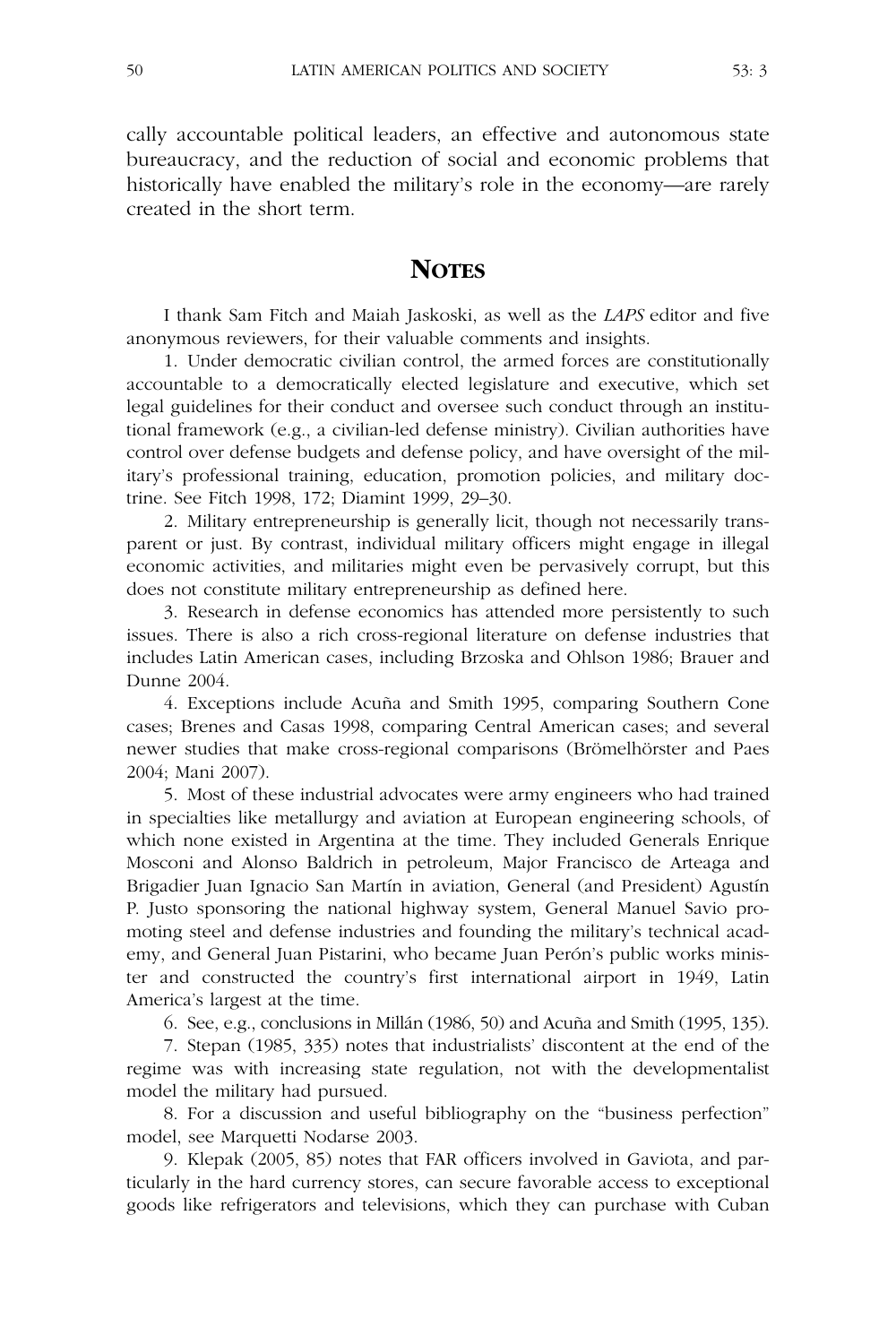pesos rather than U.S. dollars. Perks like these are legitimate, however, and corruption at an egregious level appears uncommon. However, see Mora (2004, 14) for references that would dispute the claim.

10. For discussion of the internal debates on the repression option, see Amuchástegui 1999, 113; Klepak 2005, 56–58.

11. It was also aided by remarkably good relations between Ecuador and its archrival, Peru, where an ideologically kindred reformist military regime took power in 1968; the late 1960s through 1976 marked a period of détente based on diplomacy and increased trade relations (Mares 2001, 166).

12. The nine DINE-controlled companies remain a diverse collection, including steel, clothing and military uniforms, industrial explosives, firearms, electrical energy, private security, real estate, banana farms, and ranching. DINE also has minority participation in six other enterprises of a similarly broad nature. See DINE n.d.

## **REFERENCES**

- Acuña. Carlos H., and William C. Smith. 1995. The Politics of "Military Economics" in the Southern Cone. *Political Power and Social Theory* 9: 121–57.
- Agencia Boliviana de Información (ABI). 2010. Cofadena vuelve a la vida. June 13. www.lostiempos.com/diario/actualidad/economia/20100613/cofadenavuelve-a-la-vida\_75436\_140756.html. Accessed June 28, 2011.
- Amuchástegui, Domingo. 1999. Cuba's Armed Forces: Power and Reforms. *Cuba in Transition*, 9. Papers and Proceedings of the 9th Annual Meeting of the Association for the Study of the Cuban Economy, Coral Gables, August 12–14.
- Arceneaux, Craig, and David Pion-Berlin. 2000. Decision-Makers or Decision-Takers? Military Missions and Civilian Control in Democratic South America. *Armed Forces and Society* 26, 3: 413–36.
- Argentina. Ministry of Defense. 2009. *Approval of the National Defense Policy Directive* (Decree Law 1714/2009). www.resdal.org/ultimos-documentos/ decreto-1714.pdf. Accessed June 28, 2011.
- Artopoulos, Alejandro. 2007. *Emprendedores tecnológicos en la industria aeronáutica latinoamerica*. Paper presented at the V Coloquio Anual de Historia de Empresas, Universidad de San Andrés, March 29.
- Baer, Werner. 1969. *The Development of the Brazilian Steel Industry*. Nashville: Vanderbilt University Press.
- Bitencourt, Luis, and Alcides Costa Vaz. 2009. Brazilian Strategic Culture. Report of working group. Applied Research Center, Florida International University, Miami. November. http://quotha.net/docs/FIU-SOUTHCOM/11.9.FIU-SOUTHCOM\_Brasil.pdf
- Bolpress. 2008. Comenzarán a pagar la Renta Dignidad el 1 de febrero. January 11. www.bolpress.com/art.php?Cod=2008011112. Accessed Jun 28, 2011.
- Brauer, Jurgen, and J. Paul Dunne. 2004. *Arms Trade and Economic Development*. New York: Routledge.
- Brazil. Ministry of Defense. 2008. *Estratégia nacional da defesa*. December 17. www.exercito.gov.br/05notic/paineis/2008/12dez/img/defesa.pdf. Accessed June 28, 2011.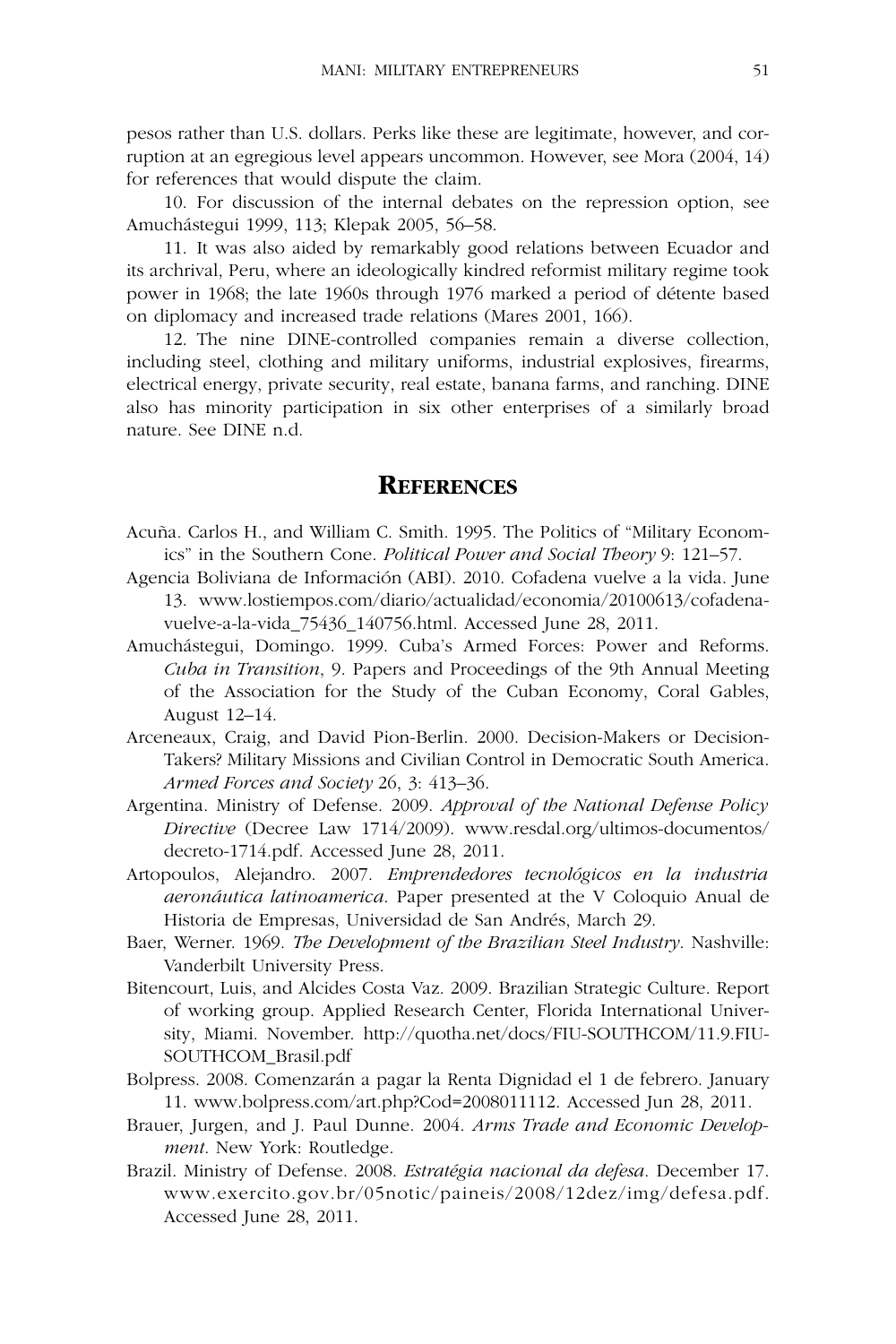- Brenes, Arnoldo, and Kevin Casas, eds. 1998. *Soldiers as Businessmen: The Economic Activities of Central America's Militaries.* San José, Costa Rica: Fundación Arias para la Paz y el Progreso Humano.
- Brömmelhörster, Jörn, and Wolf-Christian Paes. 2004. *The Military as an Economic Actor: Soldiers in Business*. Gordonsville, VA: Palgrave Macmillan.
- Brzoska, Michael, and Thomas Ohlson, eds. 1986. *Arms Production in the Third World*. London: Taylor and Francis.
- Centeno, Miguel Angel. 2002. *Blood and Debt: War and the Nation-State in Latin America*. University Park: Pennsylvania State University Press.
- –––––. 2007. The Reinvention of Latin American Militaries. *Americas Quarterly* 1, 2: 73–80.
- Collier, Ruth Berins, and David Collier. 1991. *Shaping the Political Arena: Critical Junctures, the Labor Movement, and Regime Dynamics in Latin America*. Princeton: Princeton University Press.
- Conaghan, Catherine M. 1988. *Restructuring Domination: Industrialists and the State in Ecuador*. Pittsburgh: University of Pittsburgh Press.
- Conca, Ken. 1997. *Manufacturing Insecurity: The Rise and Fall of Brazil's Military-Industrial Complex*. Boulder: Lynne Rienner.
- Cruz, Consuelo, and Rut Diamint. 1998. The New Military Autonomy. *Journal of Democracy* 9, 4: 115–27.
- Dagnino, Renato P. 1988. Cuando negocios no son negocios. Los aviones de guerra del Brasil. *Nueva Sociedad* 97: 178–87.
- Diamint, Rut, ed. 1999. *Control civil y fuerzas armadas en las nuevas democracias latinoamericanas*. Buenos Aires: GEL.
- Dirección de Industrias de Ejército (DINE). n.d. www.holdingdine.com. Informational website. Accessed June 24, 2010.
- Donadio, Marcela. 2007. Seguridad Nacional, Inc. *Americas Quarterly* 1, 2: 84–88.
- Fitch, J. Samuel. 1998. *The Armed Forces and Democracy in Latin America*. Baltimore: Johns Hopkins University Press.
- García Gallegos, Bertha. 2004. Transparencia del presupuesto de defensa en Ecuador. Working Paper. Buenos Aires: RESDAL Proyecto Transparencia. www.resdal.org/presupuestos/caso-ecuador.pdf.
	- –––––. 2009. *Corporativismo militar: entre la politización, la privatización y la coopción política*. Paper presented at the 28th International Congress of the Latin American Studies Association, Rio de Janeiro, September 5–8.
- *O Globo* (Rio de Janeiro). 2010. Jobim diz que FAB prefere caça francês Rafale. April 7.
- Goodman, Louis W. 1996. Military Roles Past and Present. In *Civil-Military Relations and Democracy*, ed. Larry Diamond and Marc F. Plattner. Baltimore: Johns Hopkins University Press. 30–43.
- Gouvea Neto, Raul de. 1991. How Brazil Competes in the Global Defense Industry. *Latin American Research Review* 26, 3: 83–107.
- Gumbel, Peter. 2008. Turkey's Warren Buffett Looks West. *Fortune*, February 20.
- Harrison, Selig S. 2002. Why Musharraf Clings to Power. *International Herald Tribune*, May 10.
- Hendrickson, Dylan, and Nicole Ball. 2002. Off-Budget Military Expenditure and Revenue: Issues and Policy Perspectives for Donors. Conflict, Security and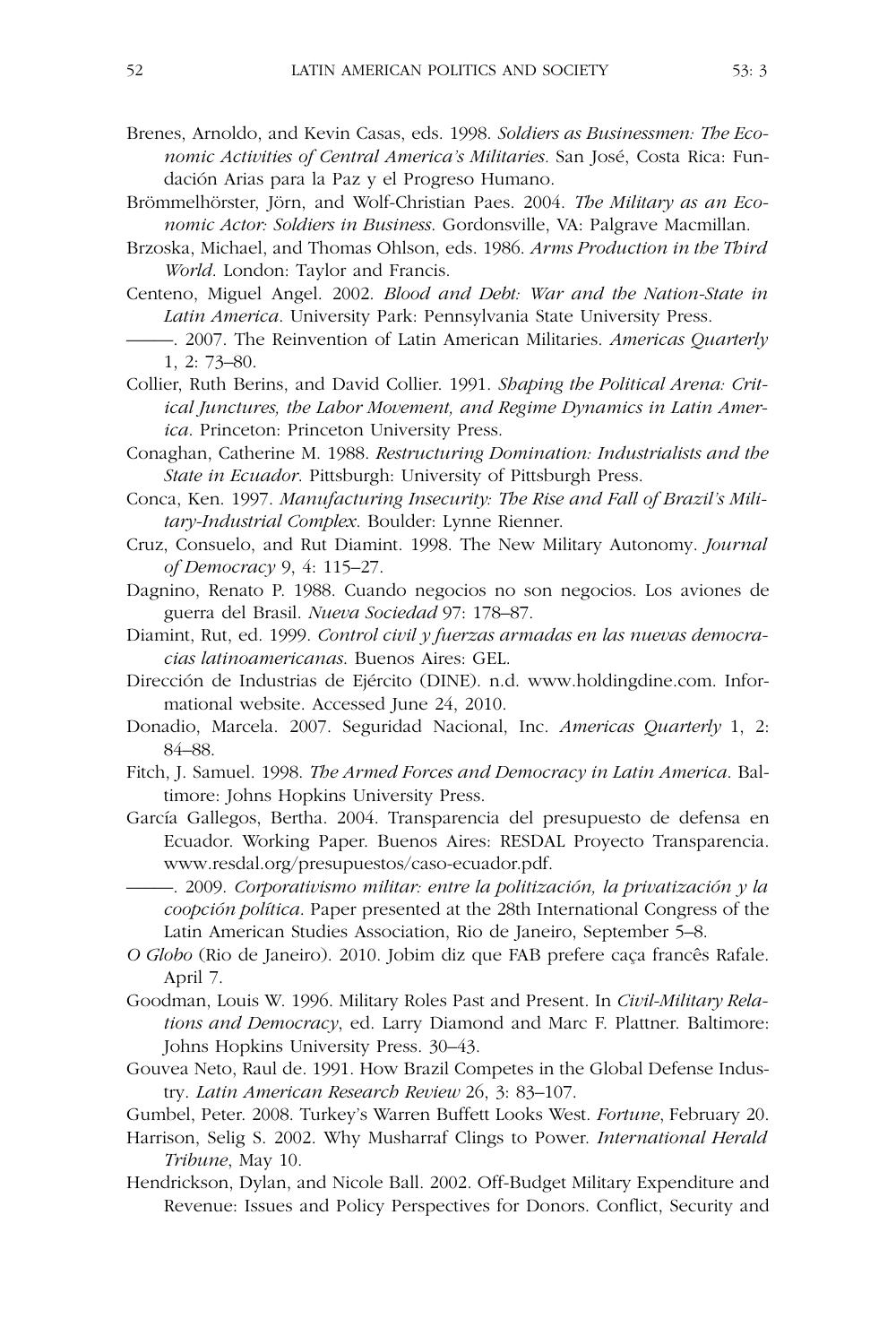Development Group Occasional Papers no. 1. London: International Policy Institute, King's College.

- Hilton, Stanley E. 1982. The Armed Forces and Industrialists in Modern Brazil: The Drive for Military Autonomy (1889–1954). *Hispanic American Historical Review* 62, 4: 629–73.
- Human Rights Watch. 2006. *Too High a Price: The Human Rights Cost of the Indonesian Military's Economic Activities*. New York: Human Rights Watch.
- Huntington, Samuel P. 1957. *The Soldier and the State: The Theory and Politics of Civil-Military Relations*. Cambridge: Harvard University Press.
- Katz, James Everett, ed. 1984. *Arms Production in Developing Countries*. Lexington: D. C. Heath.
- Keck, Margaret E., and Kathryn Sikkink. 1998. *Activists Without Borders: Advocacy Networks in International Politics*. Ithaca: Cornell University Press.
- Klepak, Hal. 2005. *Cuba's Military, 1990–2005: Revolutionary Soldiers During Counter-Revolutionary Times*. New York: Palgrave MacMillan.
- *Latin American Weekly Report*. 1979. Argentina: Taking Up Arms Against the Free Market. 79, 5 (November 30): 56–57.
- Leff, Nathaniel H. 1968. *Economic Policy Making and Development in Brazil, 1947–1964*. New York: Wiley.
- Linz, Juan J., and Alfred Stepan. 1996. *Problems of Democratic Transition and Consolidation: Southern Europe, South America, and Post-Communist Europe*. Baltimore: Johns Hopkins University Press.
- Lock, Peter. 1986. Brazil: Arms for Export. In Brzoska and Ohlson 1986. 79–104.
- López, Ernesto. 1988. La industria militar argentina. *Nueva Sociedad* 97: 168–77.
- Mani, Kristina. 2007. Militaries in Business: State-Making and Entrepreneurship in the Developing World. *Armed Forces and Society* 33, 4: 591–611.
- Mares, David. 2001. *Violent Peace: Militarized Interstate Bargaining in Latin America*. New York: Columbia University Press.
- Marquetti Nodarse, Hiram. 2003. Análisis de las transformaciones en el sistema empresarial cubano. *Forum Empresarial* 8, 1: 3–42.
- McCann, Frank D. 1984. The Formative Period of Twentieth-Century Brazilian Army Thought, 1900–1922. *Hispanic American Historical Review* 64, 4: 737–65.
	- –––––. 2006. The Military and the Dictatorship: Getúlio, Góes, and Dutra. In *Vargas and Brazil: New Perspectives*, ed. Jens R. Hentschke. New York: Palgrave Macmillan. 109–41.
- Millán, Victor. 1986. Argentina: Schemes for Glory. In Brzoska and Ohlson 1986. 35–54.
- Mora, Frank O. 2004. The FAR and Its Economic Role: From Civic to Technocrat-Soldier. Occasional Paper series. Coral Gables: Institute for Cuban and Cuban-American Studies, University of Miami. June.
- Morales Domínguez, Esteban. 1973. El complejo militar industrial y algunas consequencias generales de su acción. *Economía y Desarrollo* 74: 131–71.
- Mulvenon, James. 2001. *Soldiers of Fortune: The Rise and Fall of the Chinese Military-Business Complex, 1978–98*. Armonk: M. E. Sharpe.
- Neuman, Stephanie G. 1984. International Stratification and Third World Military Industries. *International Organization* 38, 1: 167–97.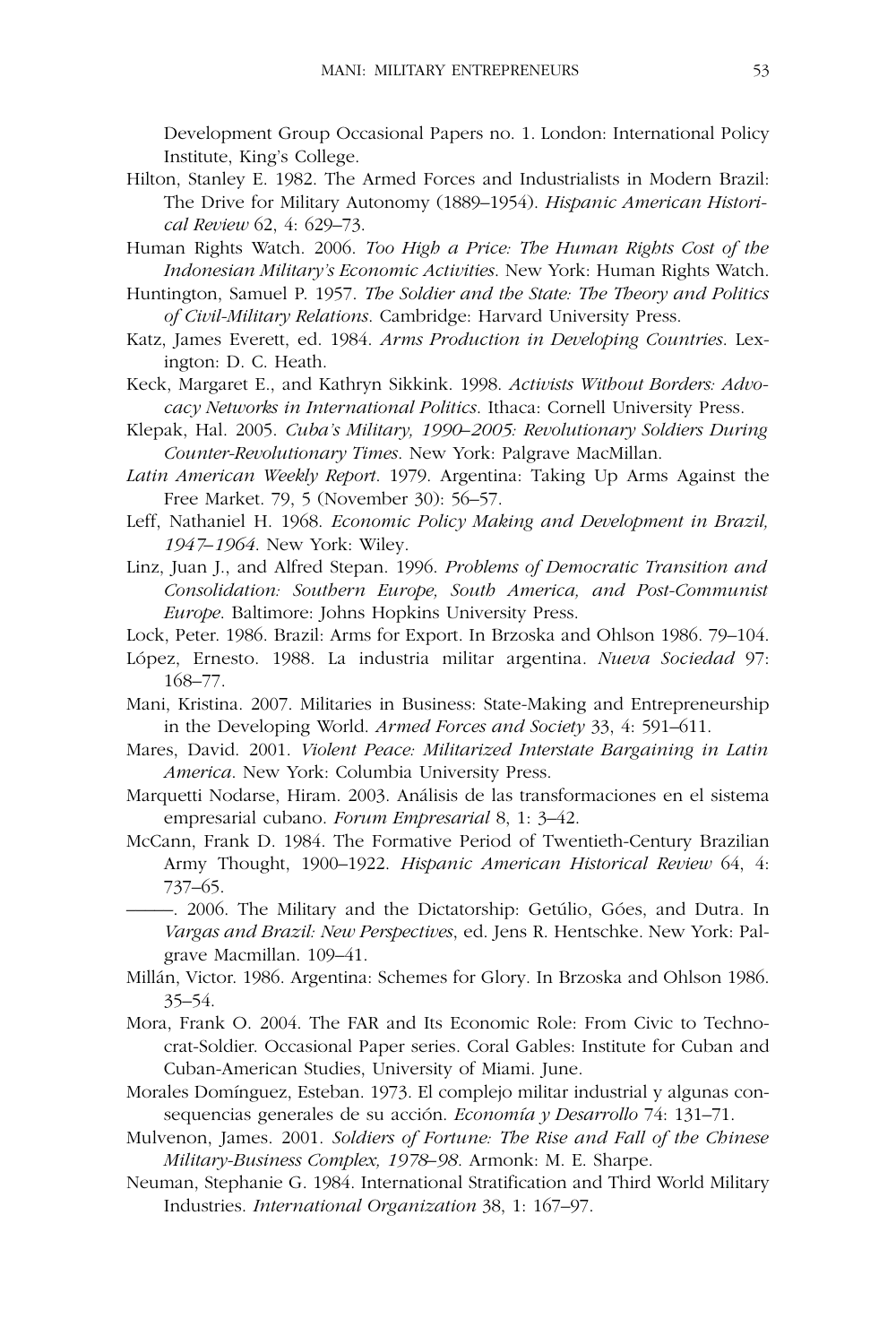- Norden, Deborah. 1996. Redefining Political-Military Relations in Latin America: Issues of the New Democratic Era. *Armed Forces and Society* 22, 3: 419–40.
- Nunn, Frederick M. 1983. *Yesterday's Soldiers: European Military Professionalism in South America, 1890–1940*. Lincoln: University of Nebraska Press.
- Ortiz, Cecilia. 2006. La influencia militar en la construcción política del indio ecuatoriano en el siglo XX. *Iconos* 26: 73–84.
- Payne, Leigh. 1994. *Brazilian Industrialists and Democratic Change*. Baltimore: Johns Hopkins University Press.
- Pion-Berlin, David. 2009. Defense Organization and Civil Military Relations in Latin America. *Armed Forces and Society* 35, 3: 562–86.
- Potash, Robert A. 1969. *The Army and Politics in Argentina, 1928–1945: Yrigoyen to Perón*. Stanford: Stanford University Press.
- Resende-Santos, João. 2007. *Neorealism, States, and the Modern Mass Army.* New York: Cambridge University Press.
- Rial, Juan. 1996. Armies and Civil Society in Latin America. In *Civil-Military Relations and Democracy*, ed. Larry Diamond and Marc F. Plattner. Baltimore: Johns Hopkins University Press. 47–65.
- Rosen, Stephen Peter. 1991. *Winning the Next War: Innovation and the Modern Military*. Ithaca: Cornell University Press.
- Rouquié, Alain. 1987. *The Military and the State in Latin America*. Berkeley: University of California Press.
- Scheetz, Thomas. 2004. Military Business in Argentina. In Brömmelhörster and Paes 2004. 18–31.
- Schumpeter, Joseph A. 1983 [1934]. *The Theory of Economic Development*. New Brunswick: Transaction.
- Shimshoni, Jonathan. 1990–91. Military Advantage and World War I: A Case for Military Entrepreneurship. *International Security* 15, 3: 187–215.
- Smith, Merritt Roe, ed. 1985. *Military Enterprise and Technological Change: Perspectives on the American Experience*. Cambridge: MIT Press.
- Snyder, Jack. 1984. *The Ideology of the Offensive: Military Decision Making and the Disasters of 1914*. Ithaca: Cornell University Press.
- Solberg, Carl E. 1979. *Oil and Nationalism in Argentina: A History*. Stanford: Stanford University Press.
- –––––. 1982. Entrepreneurship in Public Enterprise: General Enrique Mosconi and the Argentine Petroleum Industry. *Business History Review* 56, 3: 380–99.
- Solingen, Etel. 1998. Growth and Decline of the Military-Industrial Complex: The Cases of Argentina and Brazil. *International Politics* 35: 31–47.
- Stepan, Alfred. 1988. *Rethinking Military Politics: Brazil and the Southern Cone.* Princeton: Princeton University Press.
- Stepan, Alfred, ed. 1973. *Authoritarian Brazil: Origins, Policies, and Future*. New Haven: Yale University Press.
	- –––––. 1985. State Power in the Southern Cone of Latin America. In *Bringing the State Back In*, ed. Peter B. Evans, Dietrich Rueschemeyer, and Theda Skocpol. Cambridge: Cambridge University Press. 317–43.
- Thelen, Kathleen, and Sven Steinmo. 1992. Historical Institutionalism in Comparative Politics. In *Structuring Politics: Historical Institutionalism in Comparative Analysis*, ed. Steinmo, Thelen, and Frank Longstreth. Cambridge: Cambridge University Press. 1–32.